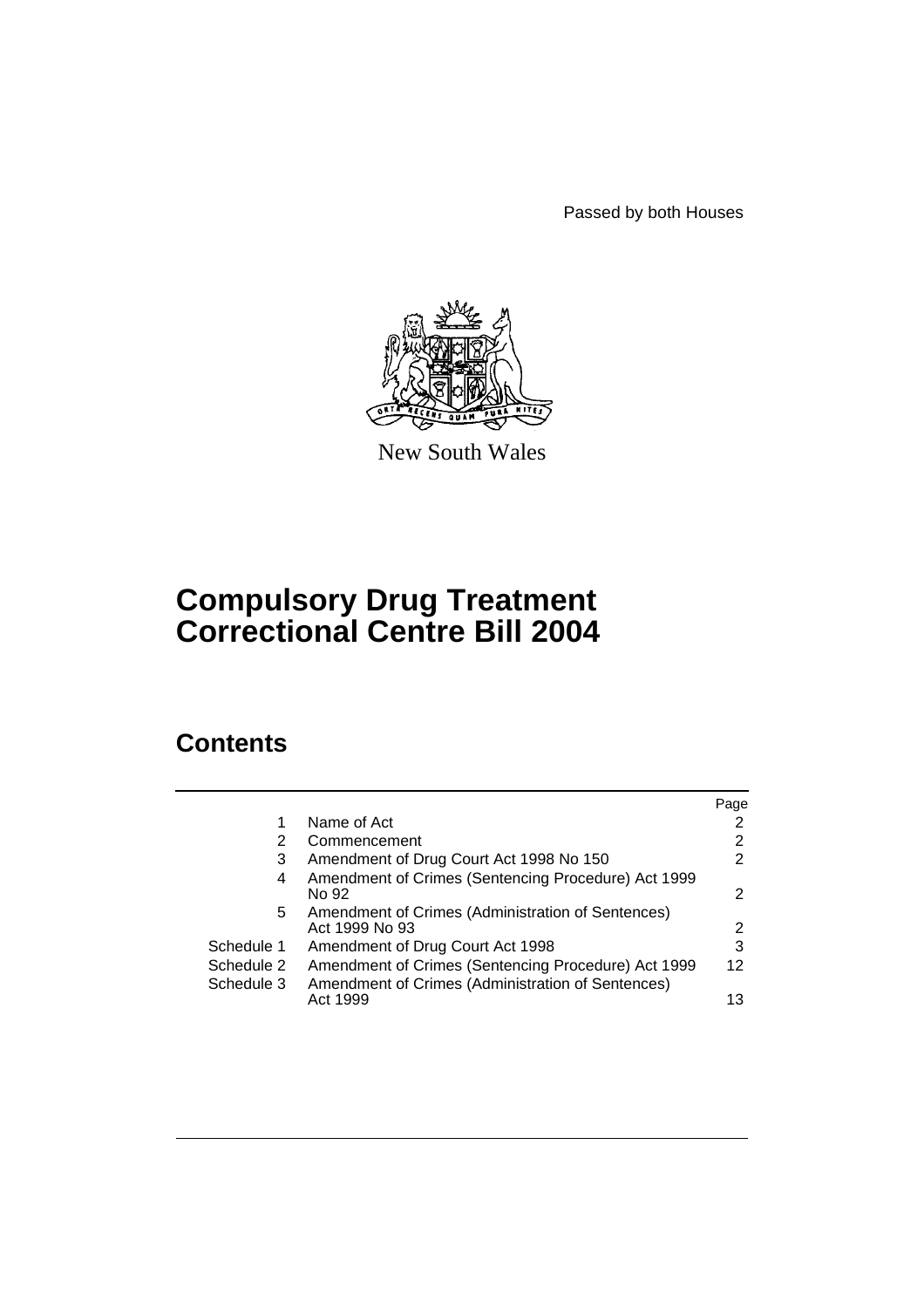*I certify that this PUBLIC BILL, which originated in the LEGISLATIVE COUNCIL, has finally passed the LEGISLATIVE COUNCIL and the LEGISLATIVE ASSEMBLY of NEW SOUTH WALES.*

*Legislative Council 2004* *Clerk of the Parliaments*



New South Wales

# **Compulsory Drug Treatment Correctional Centre Bill 2004**

Act No , 2004

An Act to amend the *Drug Court Act 1998*, the *Crimes (Sentencing Procedure) Act 1999* and the *Crimes (Administration of Sentences) Act 1999* to provide for the compulsory treatment and rehabilitation of recidivist drug offenders; and for related purposes.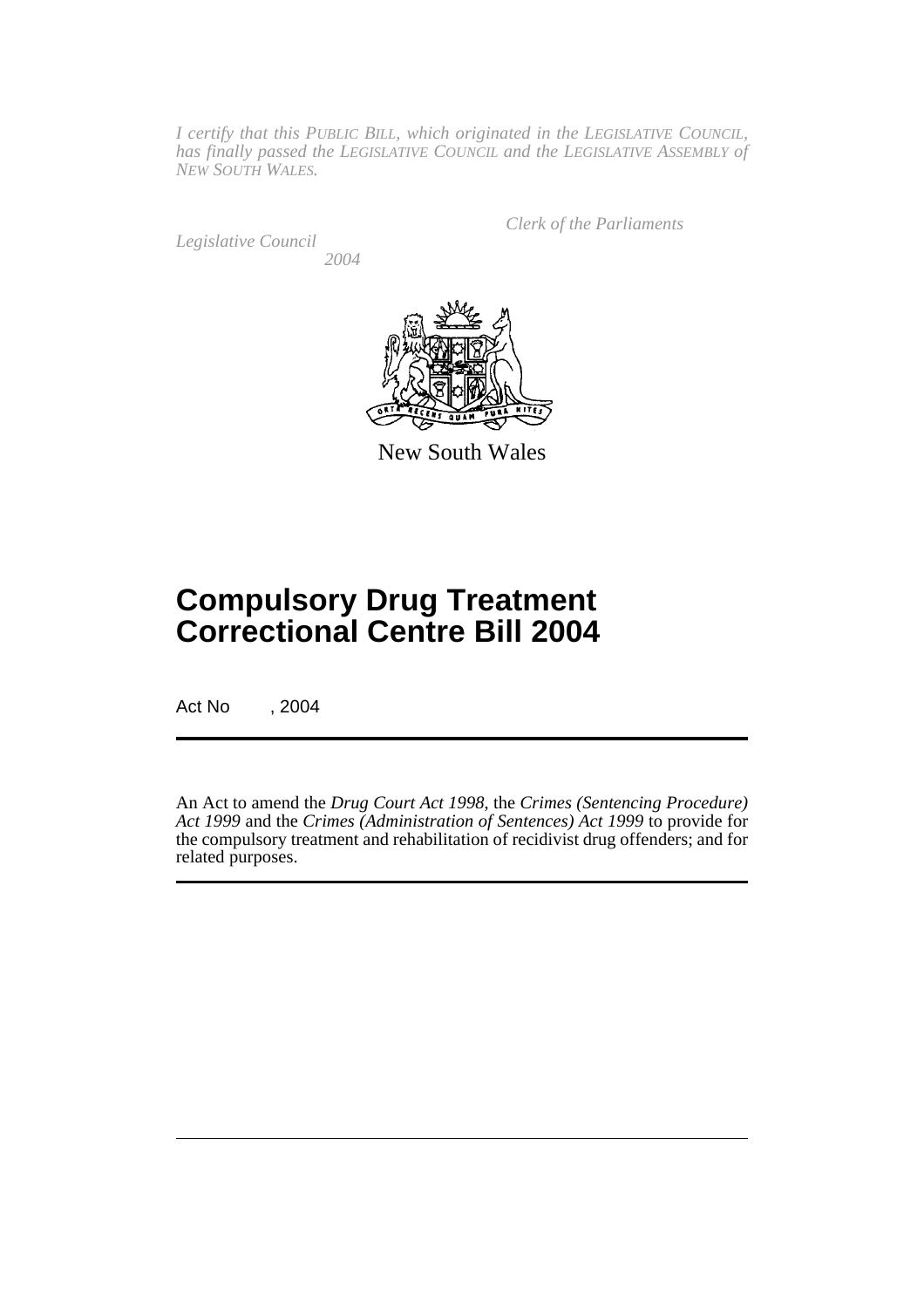# **The Legislature of New South Wales enacts:**

# **1 Name of Act**

This Act is the *Compulsory Drug Treatment Correctional Centre Act 2004*.

#### **2 Commencement**

This Act commences on a day or days to be appointed by proclamation.

# **3 Amendment of Drug Court Act 1998 No 150**

The *Drug Court Act 1998* is amended as set out in Schedule 1.

# **4 Amendment of Crimes (Sentencing Procedure) Act 1999 No 92**

The *Crimes (Sentencing Procedure) Act 1999* is amended as set out in Schedule 2.

# **5 Amendment of Crimes (Administration of Sentences) Act 1999 No 93**

The *Crimes (Administration of Sentences) Act 1999* is amended as set out in Schedule 3.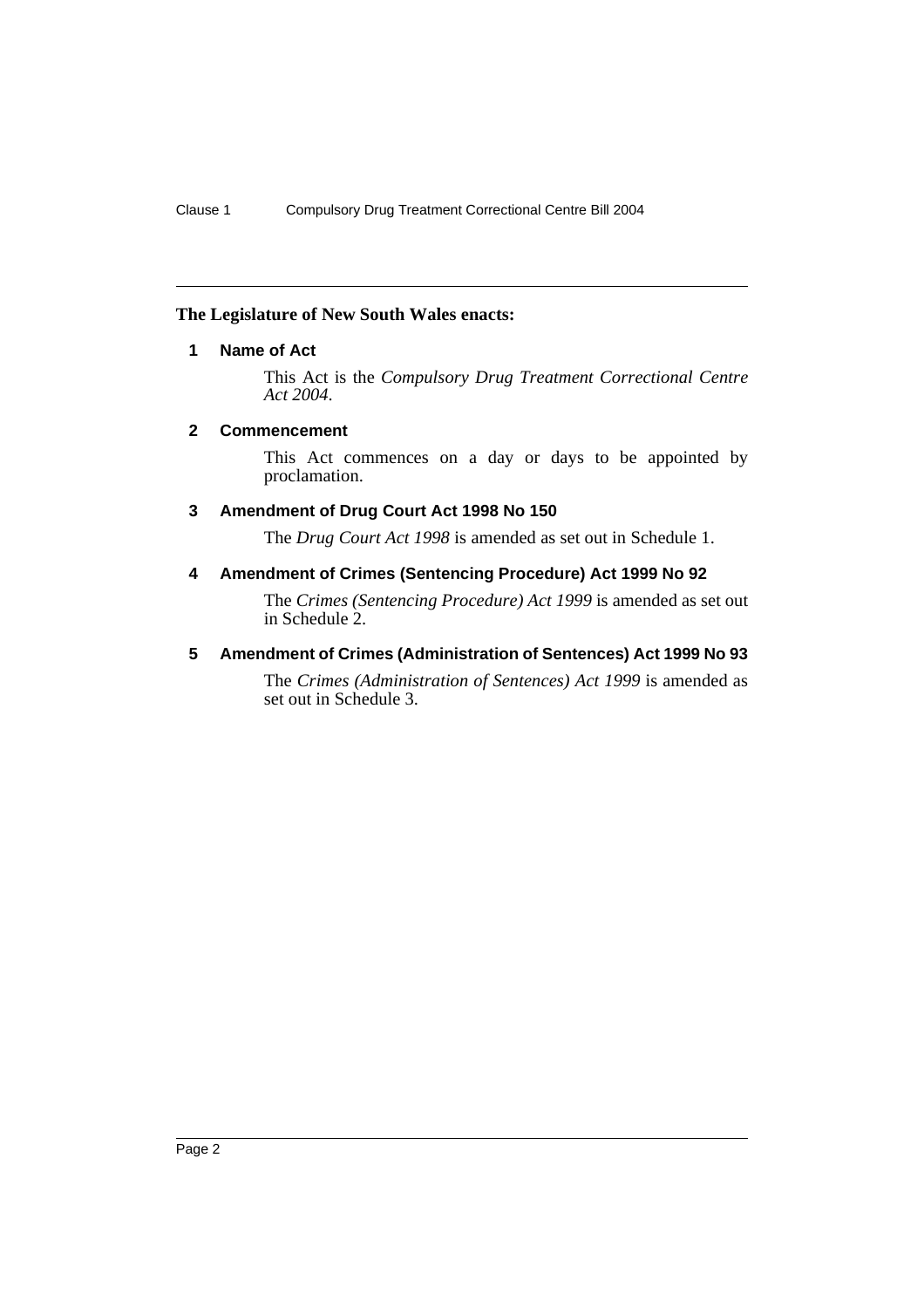Amendment of Drug Court Act 1998 Schedule 1

# **Schedule 1 Amendment of Drug Court Act 1998**

(Section 3)

# **[1] Section 3 Objects**

Insert "and eligible convicted offenders" after "eligible persons" in section  $3(1)(a)$ .

# **[2] Section 3 (2)**

Insert "in relation to eligible persons" after "objects".

# **[3] Section 3 (2A)**

Insert after section 3 (2):

(2A) This Act achieves its objects in relation to eligible convicted offenders by establishing a scheme for compulsory drug treatment and rehabilitation for certain drug dependent persons.

# **[4] Section 4 Definitions**

Insert in alphabetical order in section 4 (1):

*Compulsory Drug Treatment Correctional Centre* has the same meaning as in Part 4A of the *Crimes (Administration of Sentences) Act 1999*.

*compulsory drug treatment detention* means detention in accordance with Part 4A of the *Crimes (Administration of Sentences) Act 1999*.

*compulsory drug treatment order* means an order made under section 18C.

*eligible convicted offender* is defined in section 5A.

# **[5] Section 5A**

Insert after section 5:

# **5A Definition of "eligible convicted offender"**

- (1) A person is an eligible convicted offender if:
	- (a) the person is convicted of an offence, other than an offence referred to in subsection (2), and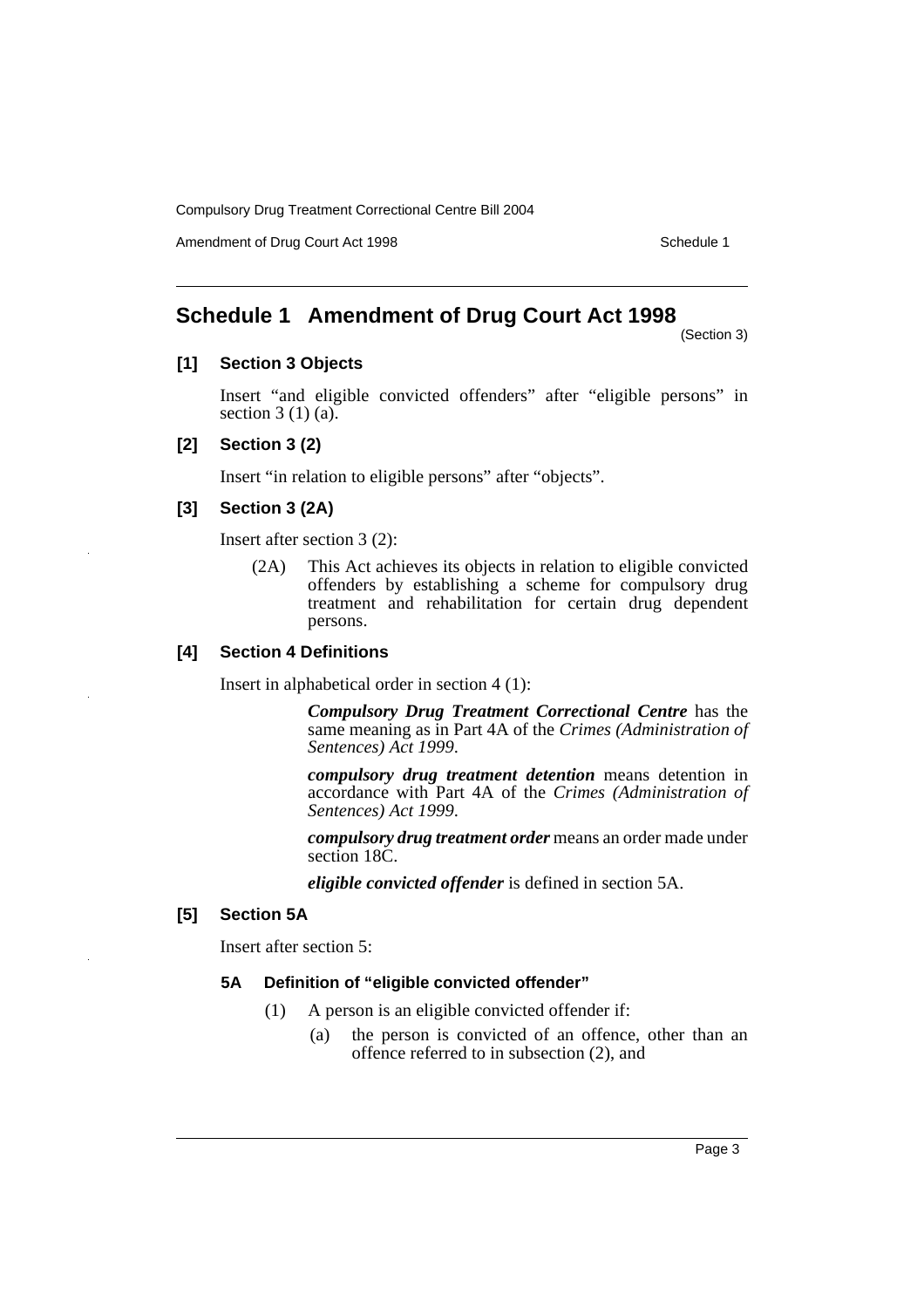Schedule 1 Amendment of Drug Court Act 1998

- (b) the person has been sentenced to a term of imprisonment for the offence to be served by way of full-time detention and the unexpired non-parole period in relation to that sentence is a period of at least 18 months but not more than 3 years, and
- (c) the person has, in the 5-year period immediately before the person was sentenced, been convicted, under a law of this State or under a law of the Commonwealth or another State or Territory or of another country, of at least 3 other offences, not being offences arising out of the same circumstances, that resulted in any one or more of the following:
	- (i) a sentence of imprisonment (including a sentence of imprisonment that was suspended),
	- (ii) the making of a community service order (however described),
	- (iii) the entry into a good behaviour bond or recognizance (however described), and
- (d) in the opinion of the Drug Court, the person has a longterm dependency on the use of prohibited drugs (within the meaning of the *Drug Misuse and Trafficking Act 1985*) or other drugs prescribed by the regulations, and
- (e) in the opinion of the Drug Court, the facts in connection with the offence for which the person has been sentenced, together with the person's antecedents and any other information available, indicate that the offence was related to the person's long-term drug dependency and associated lifestyle, and
- (f) the person satisfies such other criteria as are prescribed by the regulations.
- (2) A person is not an eligible convicted offender if the person has been convicted at any time of the following:
	- (a) murder, attempted murder or manslaughter,
	- (b) sexual assault of an adult or child or a sexual offence involving a child,
	- (c) any offence involving the use of a firearm,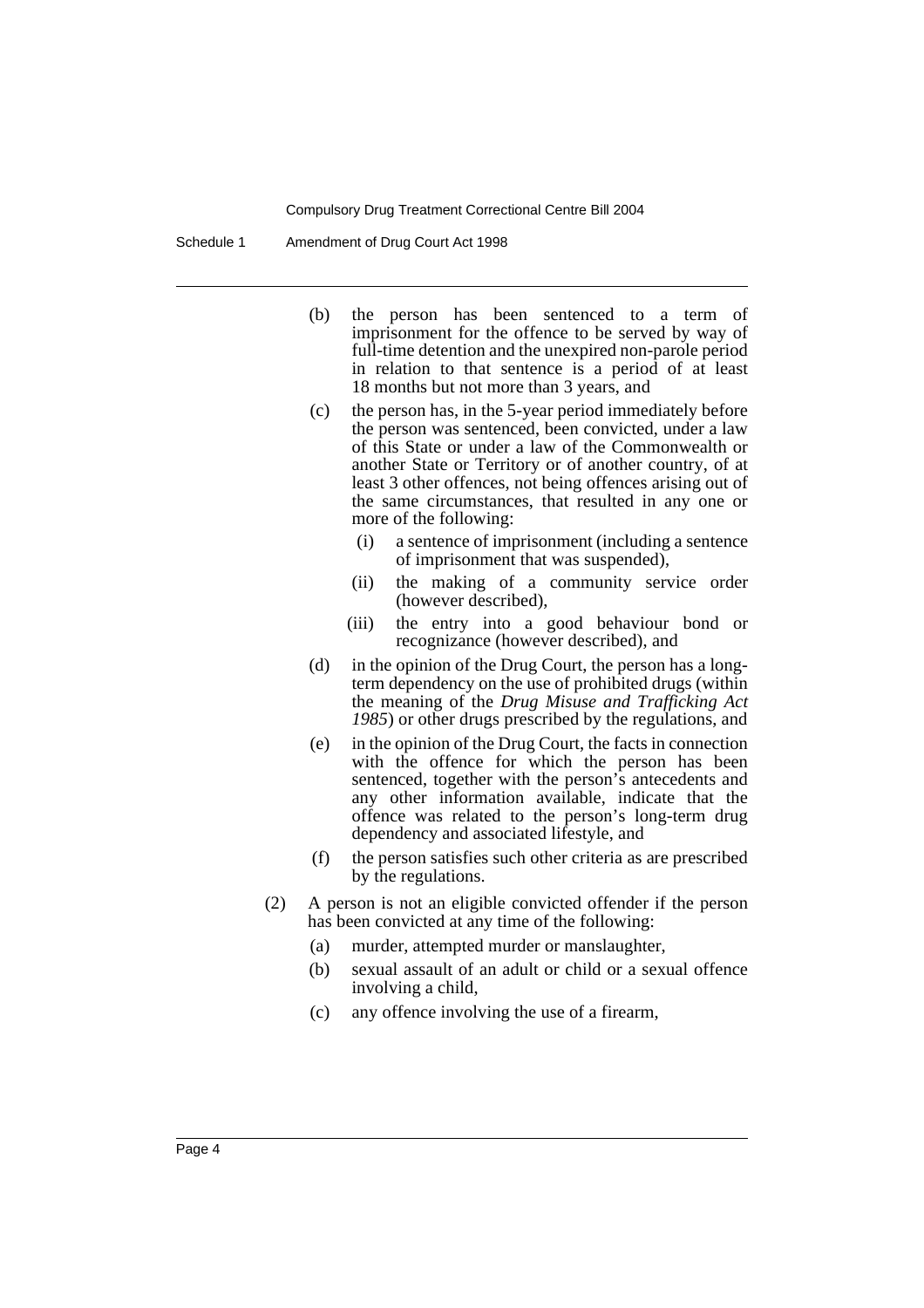Amendment of Drug Court Act 1998 Schedule 1

- (d) any offence that, in the opinion of the Drug Court, involves serious violence (such as malicious wounding or assault with intent to do grievous bodily harm, but not including common assault),
- (e) an offence under section 23 (2), 24 (2), 25 (2), 26, 27 or 28 of the *Drug Misuse and Trafficking Act 1985* involving a commercial quantity or large commercial quantity of a prohibited plant or prohibited drug within the meaning of that Act,
- (f) any offence prescribed by the regulations for the purposes of this section.
- (3) A person is not an eligible convicted offender if, in the opinion of the Drug Court:
	- (a) the person suffers from a mental condition, illness or disorder that:
		- (i) is serious, or
		- (ii) leads to the person being violent, and
	- (b) the mental condition, illness or disorder could prevent or restrict the person's active participation in a drug treatment program.

# **[6] Part 2A**

Insert after Part 2:

# **Part 2A Compulsory drug treatment detention**

# **Division 1 Preliminary**

# **18A Definitions**

In this Part:

*assessment report* means a report prepared under Division 3.

*multi-disciplinary team* means a team comprised of:

- (a) the Director of the Compulsory Drug Treatment Correctional Centre (or a person nominated by the Director), who is to be the team leader, and
- (b) a probation and parole officer appointed by the Commissioner of Corrective Services, and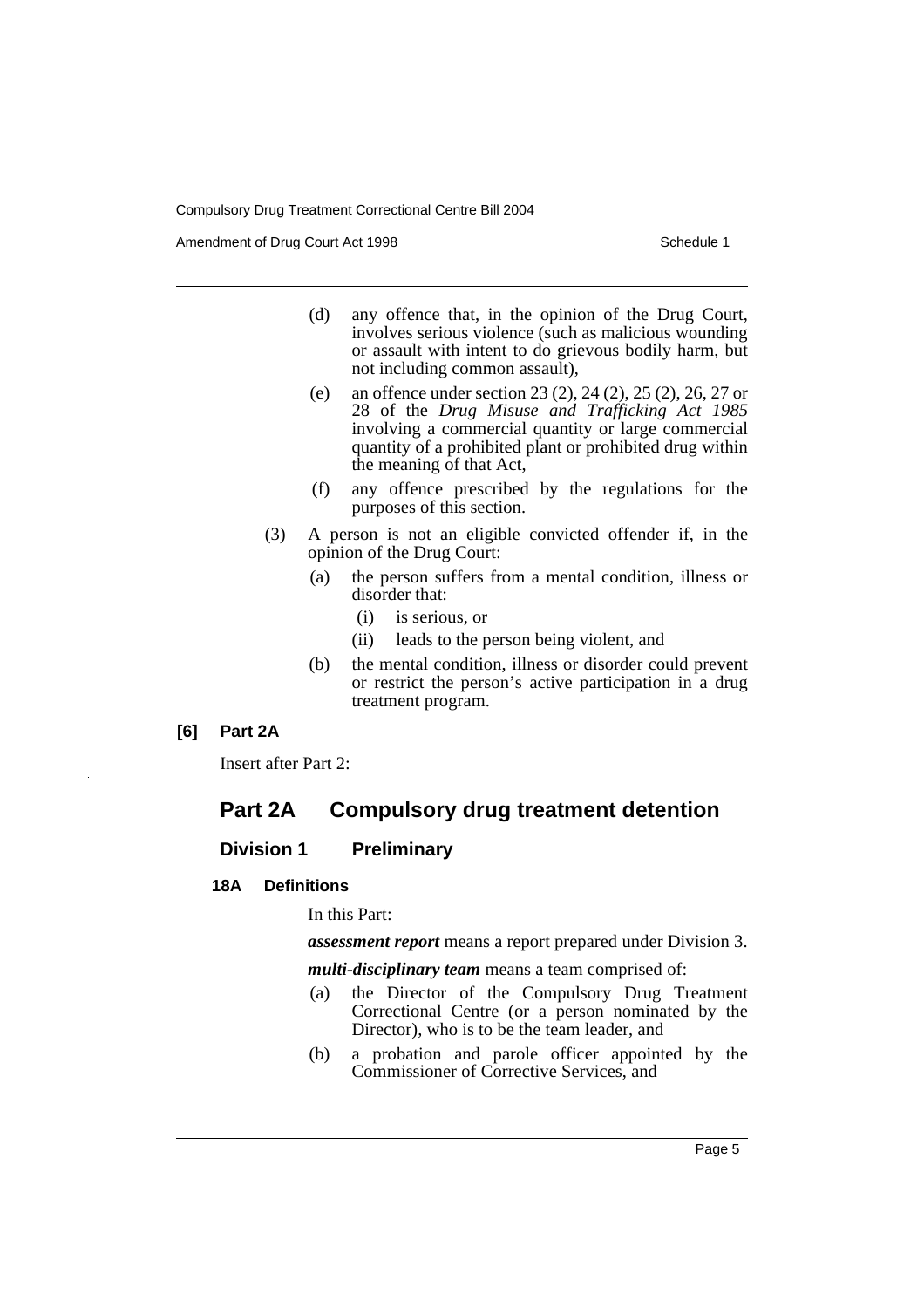Schedule 1 Amendment of Drug Court Act 1998

- (c) a person appointed by the Chief Executive Officer, Corrections Health Service, and
- (d) such other persons as are prescribed by the regulations.

*offender's obligations* under a compulsory drug treatment order means the obligations that the offender has under section 106C of the *Crimes (Administration of Sentences) Act 1999* as a consequence of the making of the order.

*probation and parole officer* has the same meaning as in the *Crimes (Administration of Sentences) Act 1999*.

### **Division 2 Referral of eligible convicted offenders to Drug Court**

#### **18B Courts to refer eligible convicted offenders to Drug Court**

- (1) This section applies to such courts as are prescribed by the regulations.
- (2) It is the duty of a court to which this section applies that sentences a person to imprisonment or which, on determining an appeal, confirms a sentence of imprisonment imposed on the person by some other court (whether or not on the same terms as the other court):
	- (a) to ascertain whether there are grounds on which the Drug Court might find the person to be an eligible convicted offender, and
	- (b) if so, to refer the person to the Drug Court to determine whether the person should be the subject of a compulsory drug treatment order.
- (3) The duty imposed on a court by this section is to be exercised as soon as practicable after the person is sentenced to imprisonment or the appeal is dealt with.
- (4) The registrar or clerk of a court that refers a person to the Drug Court under this section must give to the registrar of the Drug Court such documents and materials prescribed by the regulations relating to the person as are requested by that registrar.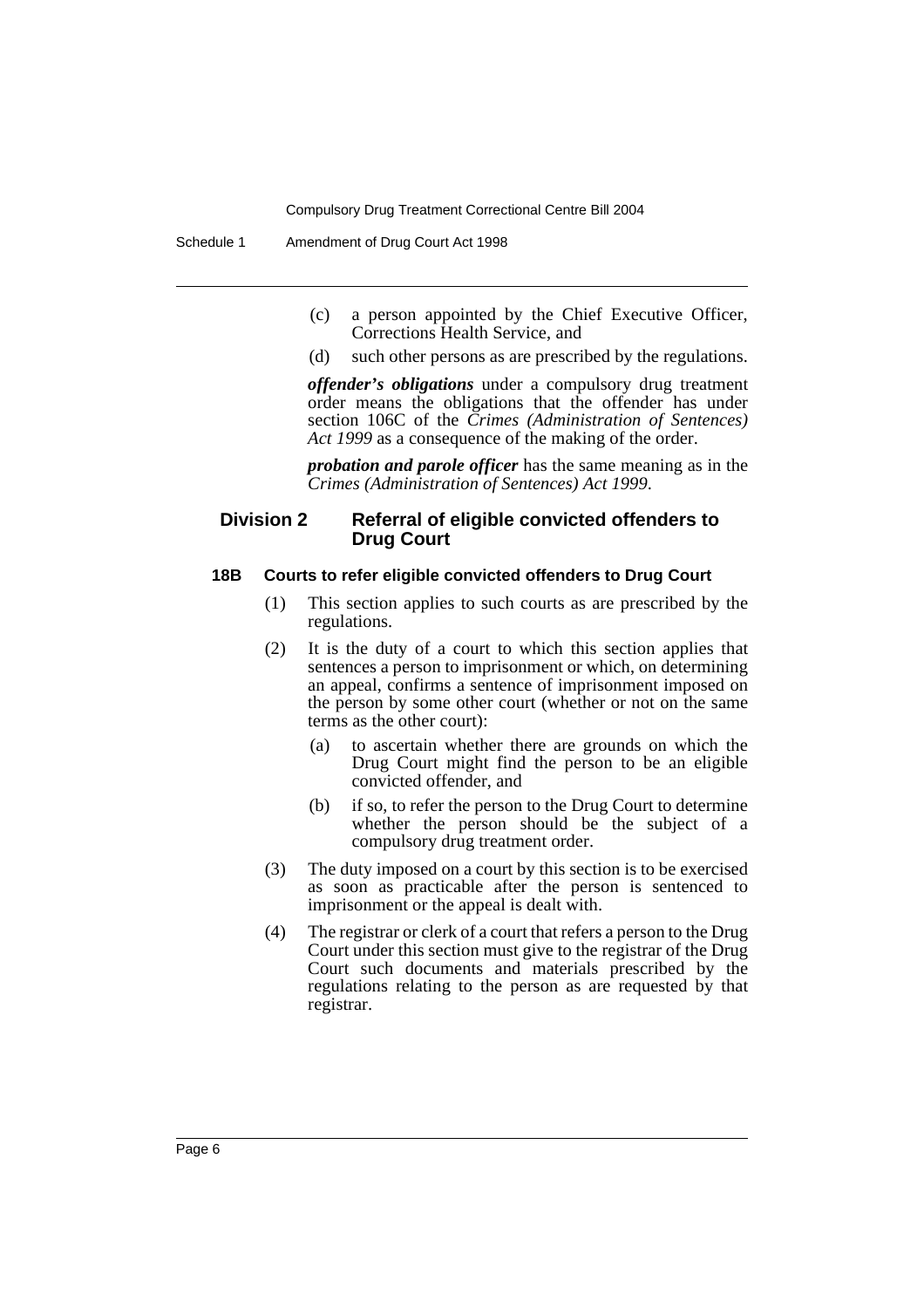Amendment of Drug Court Act 1998 Schedule 1

# **Division 3 Making compulsory drug treatment orders**

#### **18C Compulsory drug treatment detention**

The Drug Court may make an order directing that an eligible convicted offender serve the offender's sentence of imprisonment by way of compulsory drug treatment detention.

#### **18D Restriction on power of Drug Court to make compulsory drug treatment orders**

- (1) The Drug Court must not make a compulsory drug treatment order with respect to an offender's sentence of imprisonment unless:
	- (a) the Drug Court has referred the offender to the multidisciplinary team for assessment as to the eligibility and suitability of the offender for compulsory drug treatment detention and has had regard to the contents of the assessment report made by the team under section 18E, and
	- (b) the Drug Court is satisfied:
		- (i) that the offender is of or above the age of 18 years, and
		- (ii) that the offender is an eligible convicted offender, and
		- (iii) that the offender is a suitable person to serve the sentence by way of compulsory drug treatment detention, and
		- (iv) that it is appropriate in all of the circumstances that the sentence be served by way of compulsory drug treatment detention, and
		- (v) that there is accommodation available (or is likely to be available within 14 days) at the Compulsory Drug Treatment Correctional Centre for the offender to serve the sentence by way of compulsory drug treatment detention, and
		- (vi) that the offender's participation in the program will not damage the program or any other person's participation in it.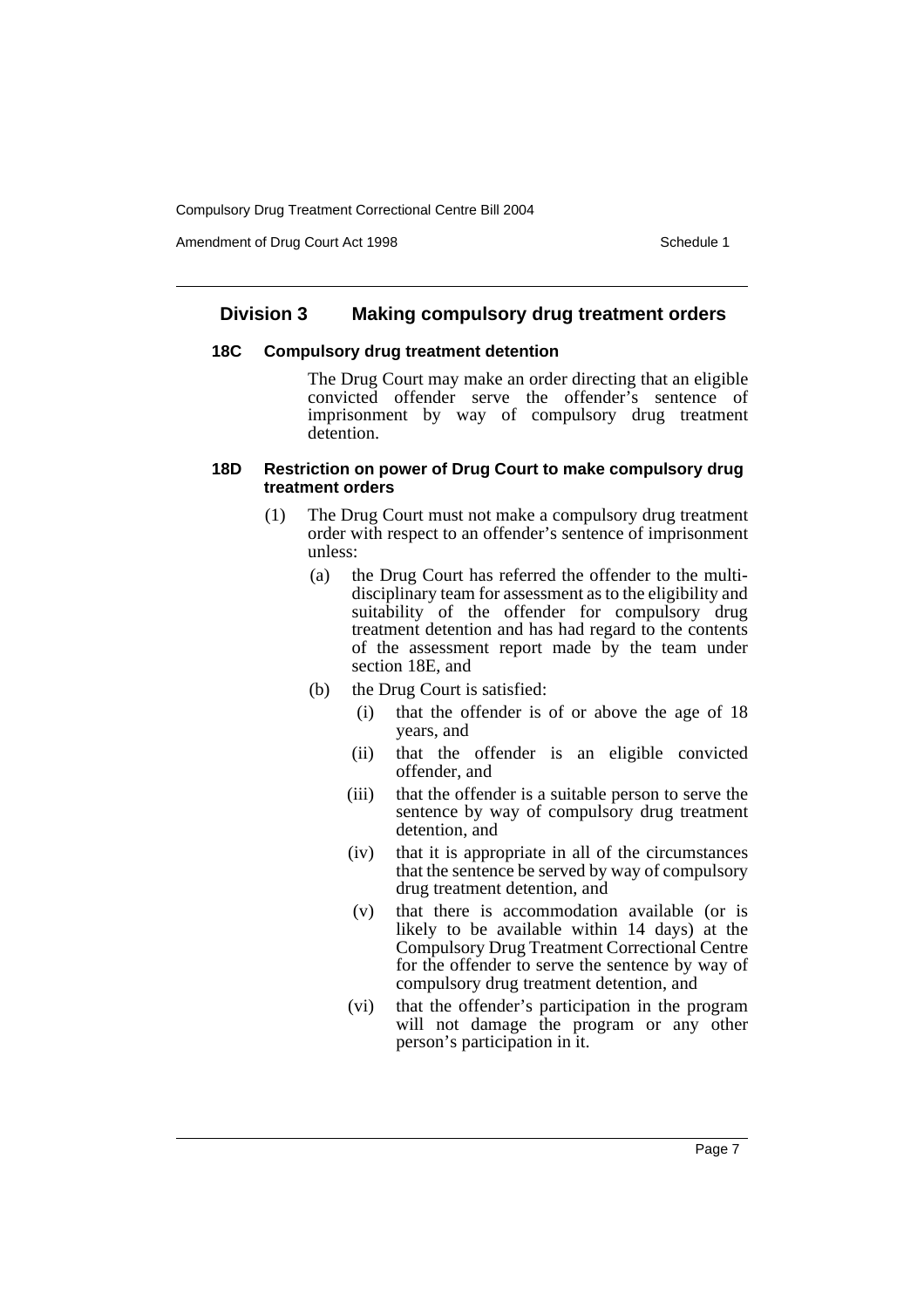Schedule 1 Amendment of Drug Court Act 1998

- (2) If the Drug Court declines to make a compulsory drug treatment order in relation to an eligible convicted offender's sentence on the ground that the offender's participation in the program will damage the program or any other person's participation in it (as referred to in subsection  $(1)$  (b)  $(vi)$ ), the Drug Court may:
	- (a) revoke any parole order made under section 50 of the *Crimes (Sentencing Procedure) Act 1999* in relation to the offender, and
	- (b) notify the Parole Board of the decision to decline to make the order and the circumstances in which it was made.
- (3) The Drug Court may, for any reason it considers sufficient, decline to make a compulsory drug treatment order despite the contents of an assessment report.
- (4) No appeal lies against the Drug Court's decision to make or not to make a compulsory drug treatment order.

#### **18E Assessment of eligibility and suitability by the multidisciplinary team**

- (1) When an offender is referred to the multi-disciplinary team for assessment, the multi-disciplinary team is to investigate and report to the Drug Court on the matters referred to in sections 5A and 18D  $(1)$  (b)  $(i)$ – $(vi)$ .
- (2) When assessing whether an offender is a suitable person to serve a sentence by way of compulsory drug treatment detention (being the ground referred to in section 18D (1) (b) (iii)), the multi-disciplinary team is to have regard to the following matters:
	- (a) the offender's level of motivation and attitude to the compulsory drug treatment program,
	- (b) the offender's drug treatment history,
	- (c) the likelihood that the offender will commit a domestic violence offence (within the meaning of the *Crimes Act 1900*) during community custody (Stage 3) (within the meaning of Part 4A of the *Crimes (Administration of Sentences) Act 1999*),
	- (d) any other matter prescribed by the regulations.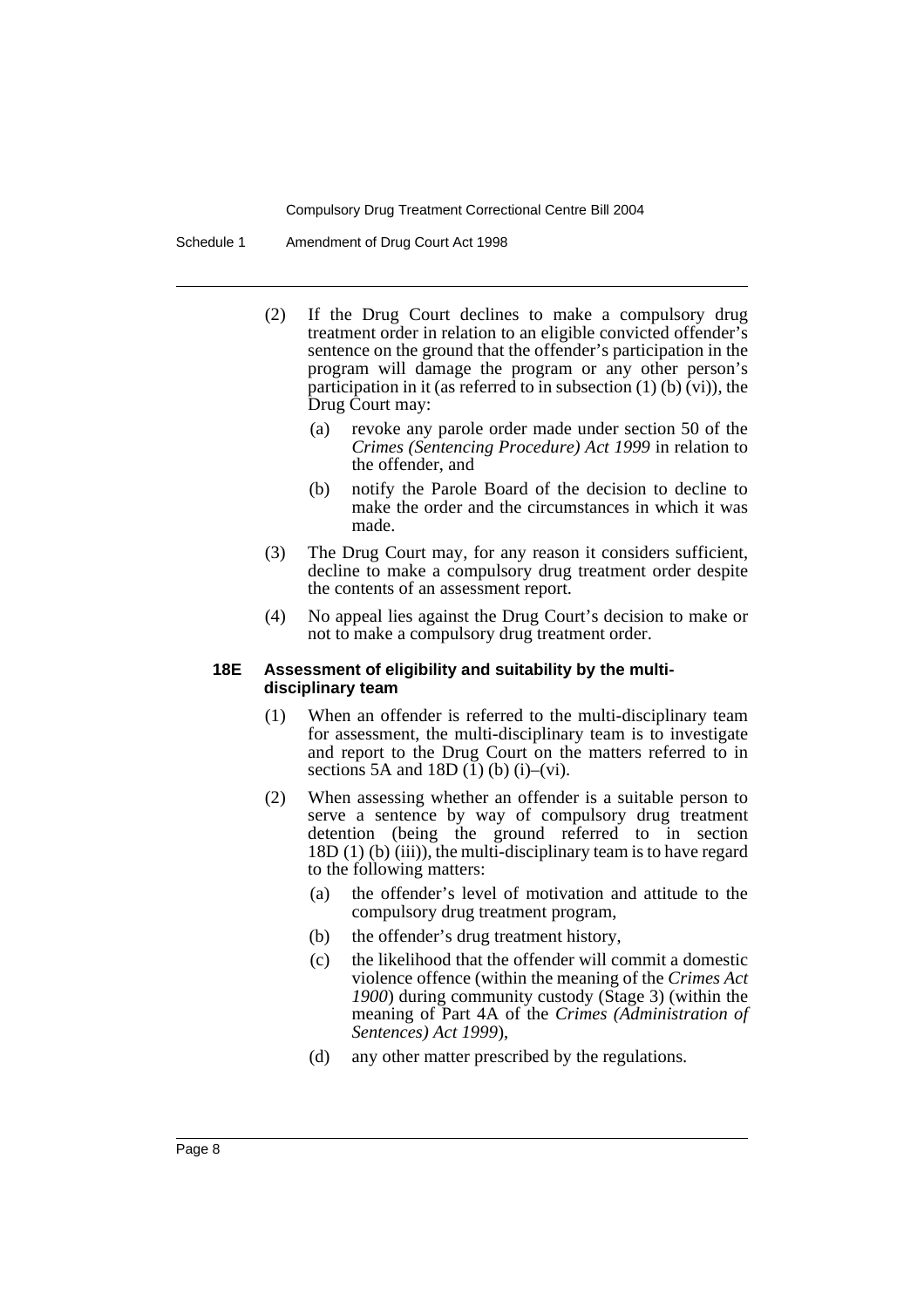Amendment of Drug Court Act 1998 Schedule 1

(3) The regulations may make provision for or with respect to the conduct of investigations and the preparation of reports for the purposes of this Part.

#### **18F Concurrent and consecutive sentences**

- (1) A compulsory drug treatment order may be made in respect of two or more sentences of imprisonment that are being served concurrently or consecutively (or partly concurrently and partly consecutively).
- (2) A reference in this Part to a sentence of imprisonment includes a reference to two or more sentences of imprisonment that are being served concurrently or consecutively (or partly concurrently and partly (or partly concurrently and partly consecutively).
- (3) A reference in section 5A (1) (b) to an unexpired non-parole period in relation to a sentence includes a reference to a cumulative unexpired non-parole period in relation to two or more sentences of imprisonment that are being served concurrently or consecutively (or partly concurrently and partly consecutively).

# **Division 4 Miscellaneous**

# **18G Effect of compulsory drug treatment order**

- A compulsory drug treatment order has the effect of:
- (a) cancelling the warrant of commitment issued under section 62 of the *Crimes (Sentencing Procedure) Act 1999* in relation to the offender, and
- (b) revoking any parole order made under section 50 of the *Crimes (Sentencing Procedure) Act 1999* in relation to the offender, and
- (c) requiring the eligible convicted offender to comply with the compulsory drug treatment personal plan to be set for the person under section 106F of the *Crimes (Administration of Sentences) Act 1999*.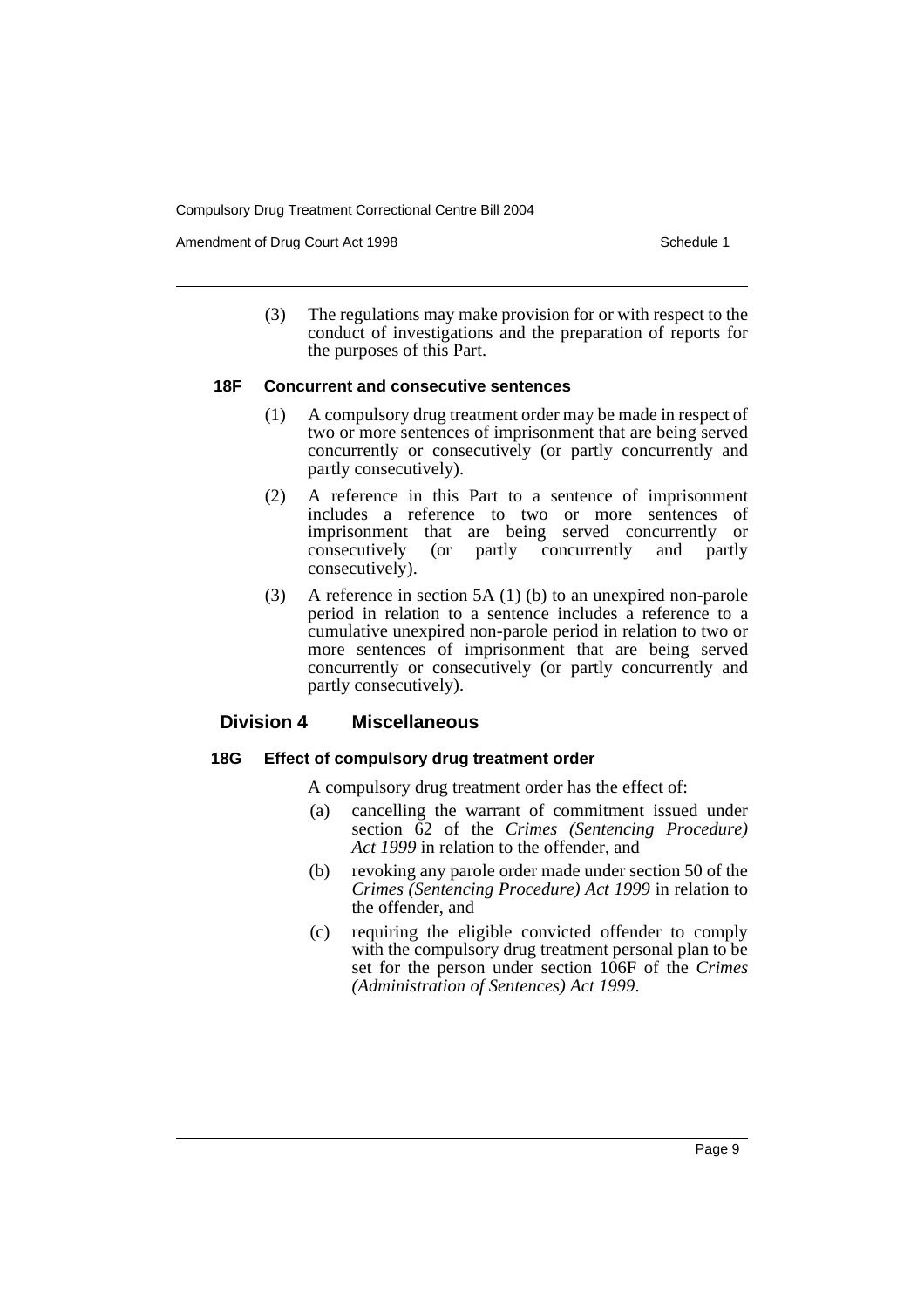Schedule 1 Amendment of Drug Court Act 1998

#### **18H Explanation of compulsory drug treatment order to offender**

- (1) Before making a compulsory drug treatment order in relation to an eligible convicted offender's sentence of imprisonment, the Drug Court must ensure that all reasonable steps are taken to explain to the offender (in language that the offender can readily understand):
	- (a) the offender's obligations under the compulsory drug treatment order, and
	- (b) the consequences that may follow if the offender fails to comply with those obligations.
- (2) A compulsory drug treatment order is not invalidated by a failure to comply with this section.

#### **18I Preparation and service of written notice of compulsory drug treatment order**

- (1) As soon as practicable after making a compulsory drug treatment order, the Drug Court must cause written notice of the order to be given to the eligible convicted offender and to the Commissioner of Corrective Services.
- (2) A compulsory drug treatment order is not invalidated by a failure to comply with this section.

#### **18J Warrant of commitment**

As soon as practicable after making a compulsory drug treatment order, the Drug Court must issue a warrant for the committal of the eligible convicted offender to the Compulsory Drug Treatment Correctional Centre.

# **[7] Section 26 Court proceedings**

Insert "or the *Crimes (Administration of Sentences) Act 1999*" after "this Act" in section 26  $(1)$ .

# **[8] Section 26 (2) (b)**

Omit "this Act and the regulations".

Insert "this Act, the *Crimes (Administration of Sentences) Act 1999* and any regulations made under those Acts".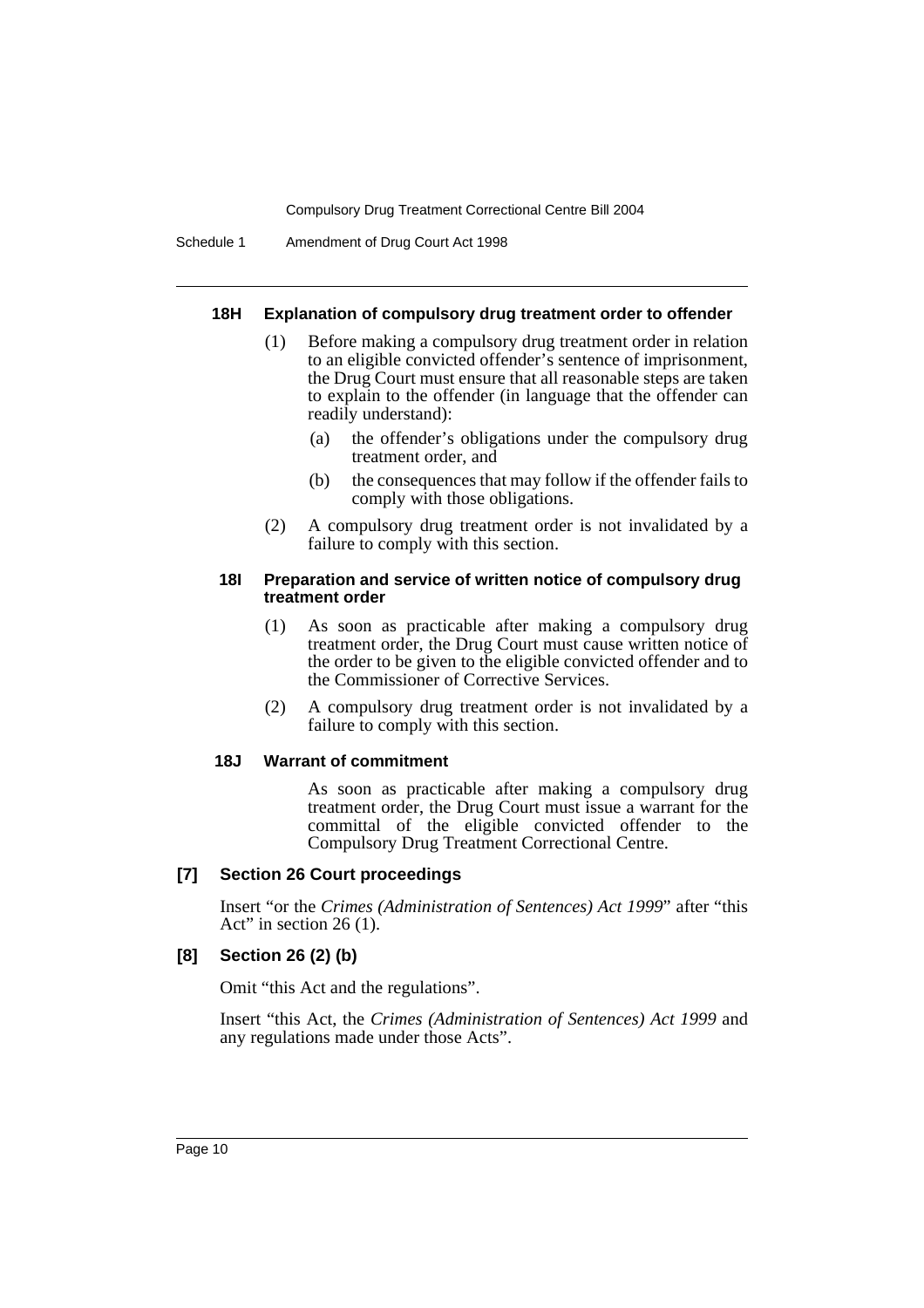Amendment of Drug Court Act 1998 Schedule 1

# **[9] Schedule 2 Savings, transitional and other provisions**

Insert at the end of clause 1 (1):

*Compulsory Drug Treatment Correctional Centre Act 2004* (but only to the extent that it amends this Act)

# **[10] Schedule 2**

Insert at the end of the Schedule with appropriate Part and clause numbers:

# **Part Provision consequent on enactment of Compulsory Drug Treatment Correctional Centre Act 2004**

# **Compulsory drug treatment order may be made in relation to certain existing inmates**

- (1) Subject to subclause (2), Part 2A does not apply to a person who was sentenced before the commencement of this clause.
- (2) The Drug Court may make a compulsory drug treatment order in relation to a person who:
	- (a) was convicted of an offence, other than an offence referred to in section 5A (2), and was sentenced to serve a term of imprisonment by way of full-time detention for that offence within the period of 12 months before the commencement of this clause, and
	- (b) would be an eligible convicted offender if section 5A (1) (a) and (b) were disregarded,

but only if:

- (c) the unexpired non-parole period in relation to that sentence is a period of at least 18 months but not more than 3 years at the time the Drug Court makes the order, and
- (d) the person would, but for the sentence of imprisonment, be ordinarily a resident of a local government area prescribed by the regulations.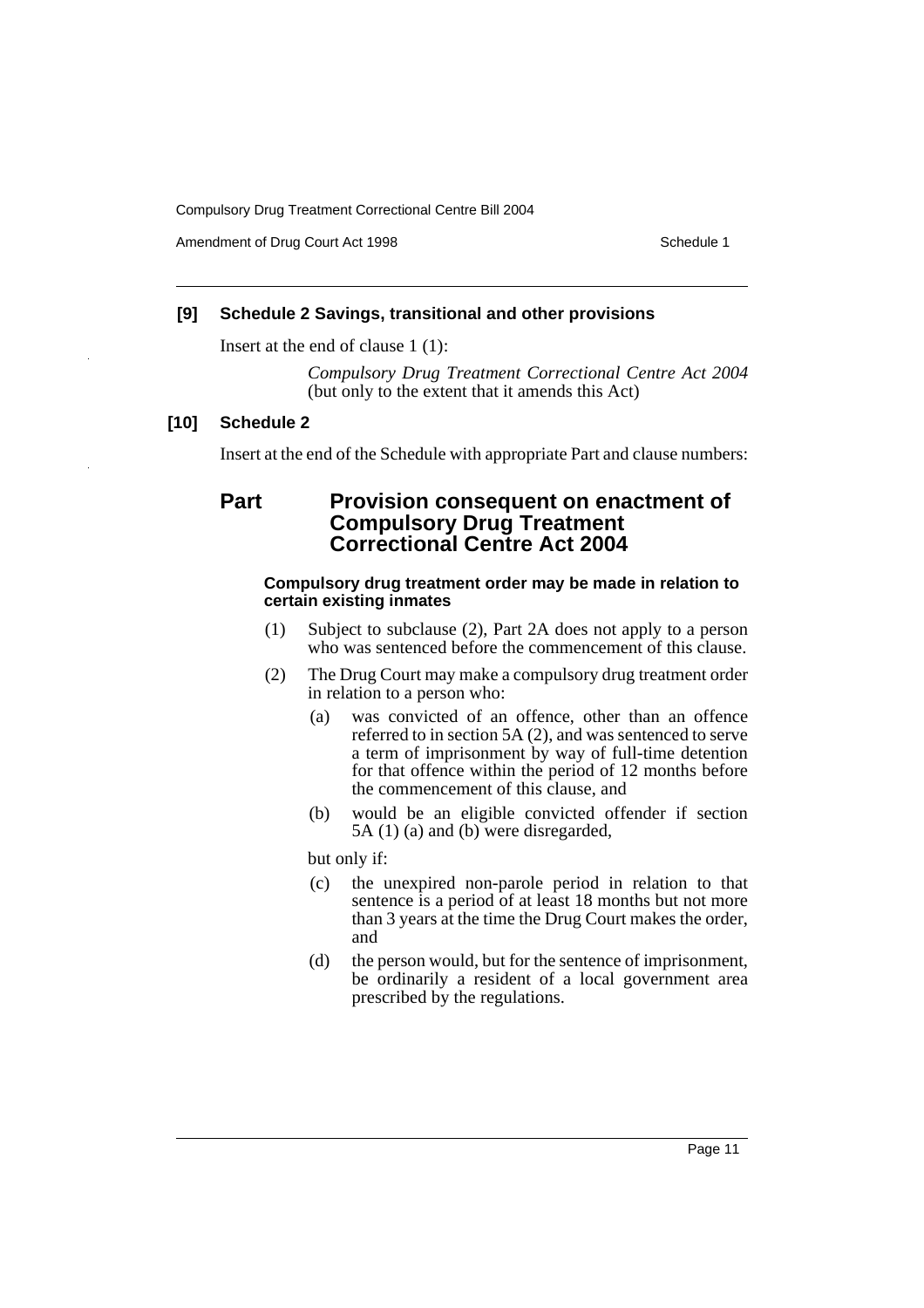Schedule 2 Amendment of Crimes (Sentencing Procedure) Act 1999

# **Schedule 2 Amendment of Crimes (Sentencing Procedure) Act 1999**

(Section 4)

# **[1] Section 3 Interpretation**

Insert in alphabetical order in section 3 (1):

*compulsory drug treatment detention* means detention in accordance with Part 4A of the *Crimes (Administration of Sentences) Act 1999*.

*Drug Court* means the Drug Court of New South Wales constituted under the *Drug Court Act 1998*.

# **[2] Part 2, Division 2, heading**

Insert after section 4:

# **Division 2 Custodial sentences**

# **[3] Section 5A**

Insert after section 5:

# **5A Compulsory drug treatment detention**

The Drug Court may make an order under Part 2A of the *Drug Court Act 1998* directing that an offender, who is an eligible convicted offender within the meaning of that Act, serve a sentence of imprisonment by way of compulsory drug treatment detention.

# **[4] Part 2, Division 2, heading**

Omit the heading occurring before section 6.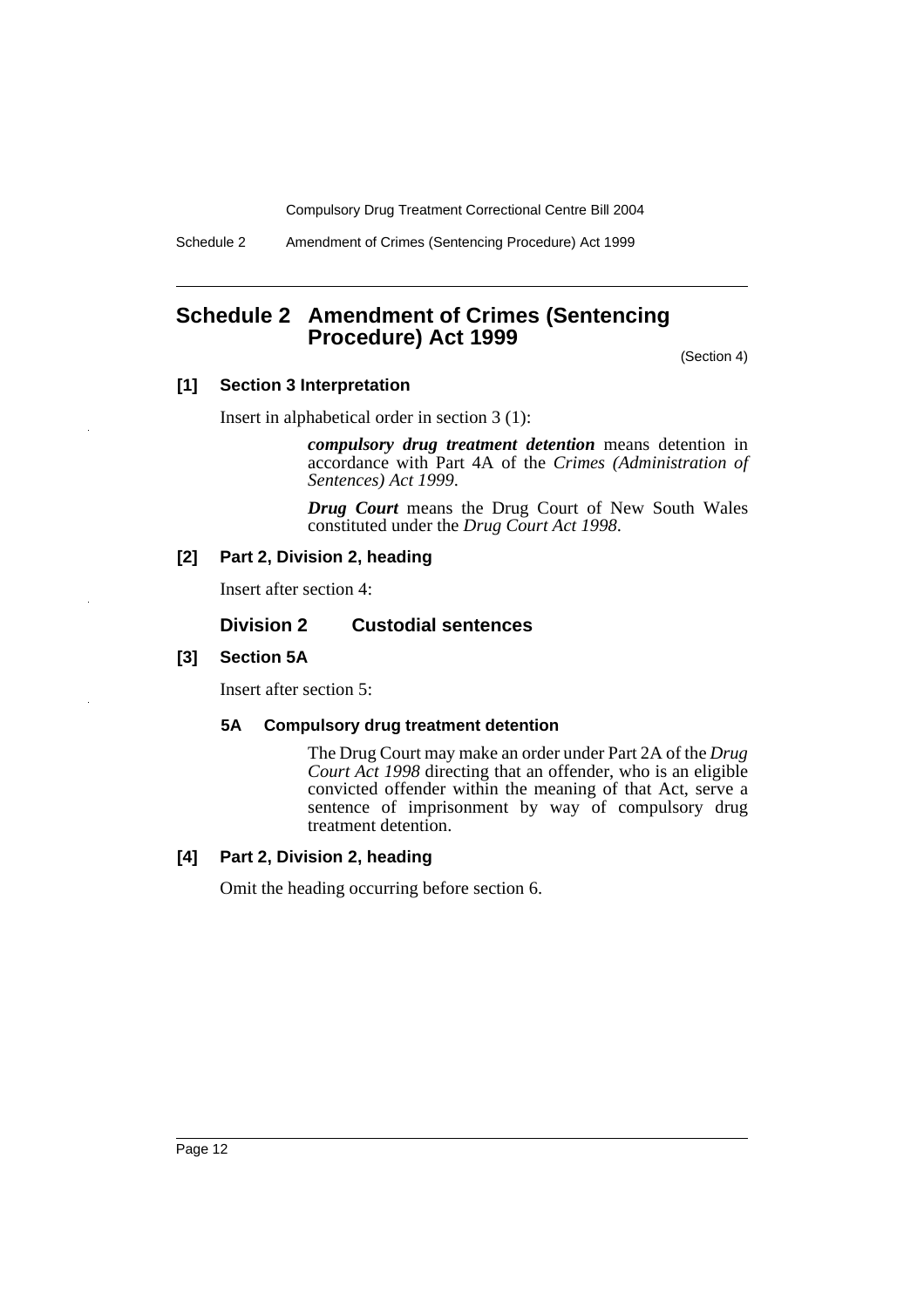Amendment of Crimes (Administration of Sentences) Act 1999 Schedule 3

# **Schedule 3 Amendment of Crimes (Administration of Sentences) Act 1999**

(Section 5)

# **[1] Section 3 Interpretation**

Insert in alphabetical order in section 3 (1):

*compulsory drug treatment detention* means detention in accordance with Part 4A.

*compulsory drug treatment order* means an order in force under section 18C of the *Drug Court Act 1998*.

*Drug Court* means the Drug Court of New South Wales constituted under the *Drug Court Act 1998*.

# **[2] Section 3 (1), definition of "offender"**

Insert ", 4A" after "Part 3, 4".

### **[3] Section 3 (1), definition of "offender"**

Omit "Part 3 or 4". Insert instead "Part 3, 4 or 4A".

#### **[4] Part 4A**

Insert after Part 4:

# **Part 4A Imprisonment by way of compulsory drug treatment detention**

# **Division 1 Preliminary**

#### **106A Definitions**

In this Part:

*community supervision order* means an order by the Drug Court that imposes conditions on the offender in relation to the periods of time when the offender is not in the Compulsory Drug Treatment Correctional Centre. **Note.** See section 106O.

*Compulsory Drug Treatment Correctional Centre* means the correctional centre given that name by a proclamation under section 225.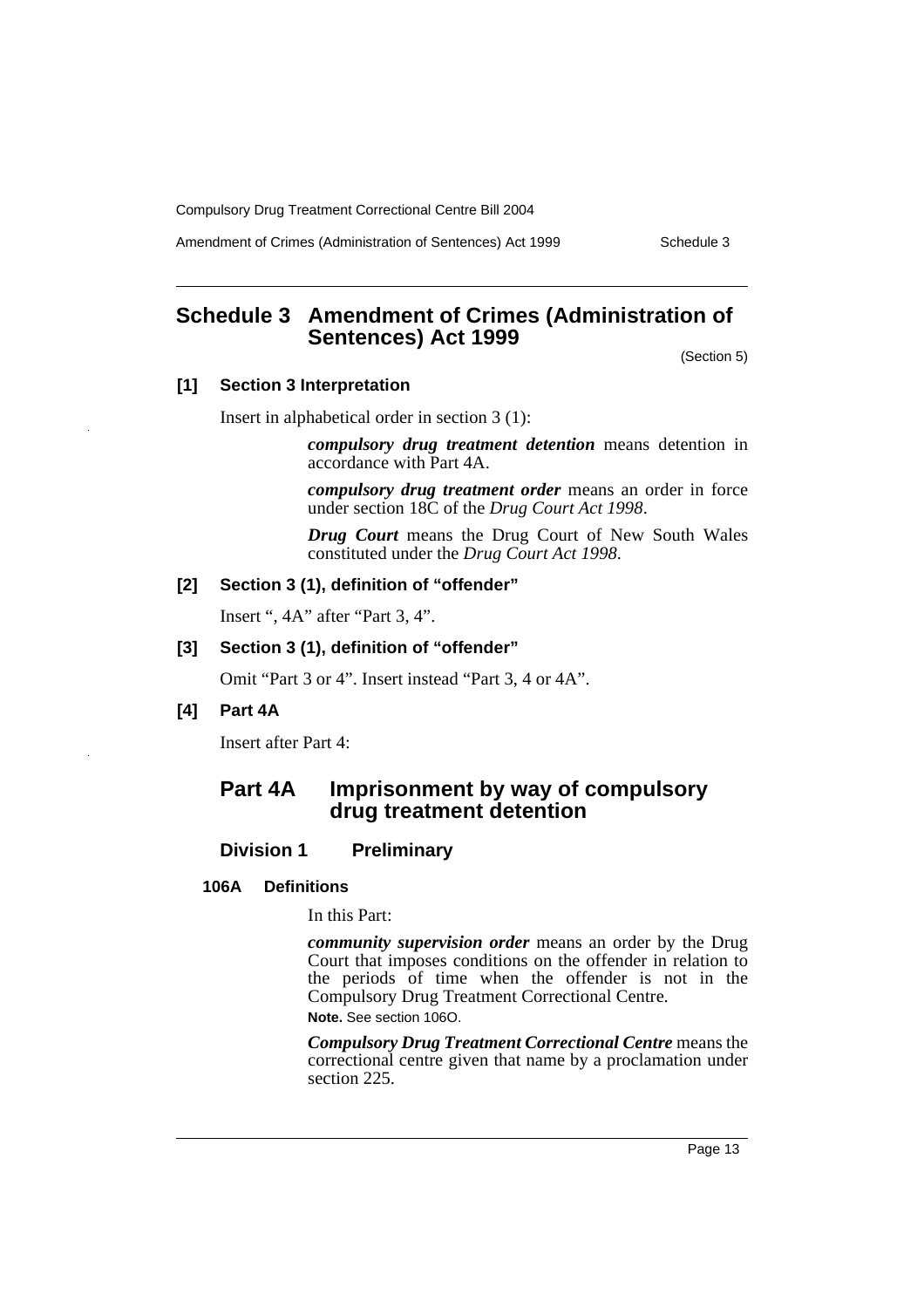Schedule 3 Amendment of Crimes (Administration of Sentences) Act 1999

*Director* or *Director of the Compulsory Drug Treatment Correctional Centre* means the governor of that correctional centre.

*offender* means a person in respect of whom a compulsory drug treatment order is in force.

*progression order* means an order by the Drug Court that an offender progress from one stage of compulsory drug treatment detention to a higher stage. **Note.** See sections 106D and 106M.

*regression order* means an order by the Drug Court that an offender regress from one stage of compulsory drug treatment detention to a lower stage.

**Note.** See sections 106D and 106M.

*revocation order* means an order by the Drug Court that revokes an offender's compulsory drug treatment order. **Note.** See section 106Q.

#### **106B Objects of compulsory drug treatment**

The objects of compulsory drug treatment are:

- (a) to provide a comprehensive program of compulsory treatment and rehabilitation under judicial supervision for drug dependent persons who repeatedly resort to criminal activity to support that dependency, and
- (b) to effectively treat those persons for drug dependency, eliminating their illicit drug use while in the program and reducing the likelihood of relapse on release, and
- (c) to promote the re-integration of those persons into the community, and
- (d) to prevent and reduce crime by reducing those persons' need to resort to criminal activity to support their dependency.

# **106C Obligations of offender**

The obligations of an offender while serving a sentence by way of compulsory drug treatment detention are:

(a) to comply with such requirements of this Part and the regulations as apply to the offender, and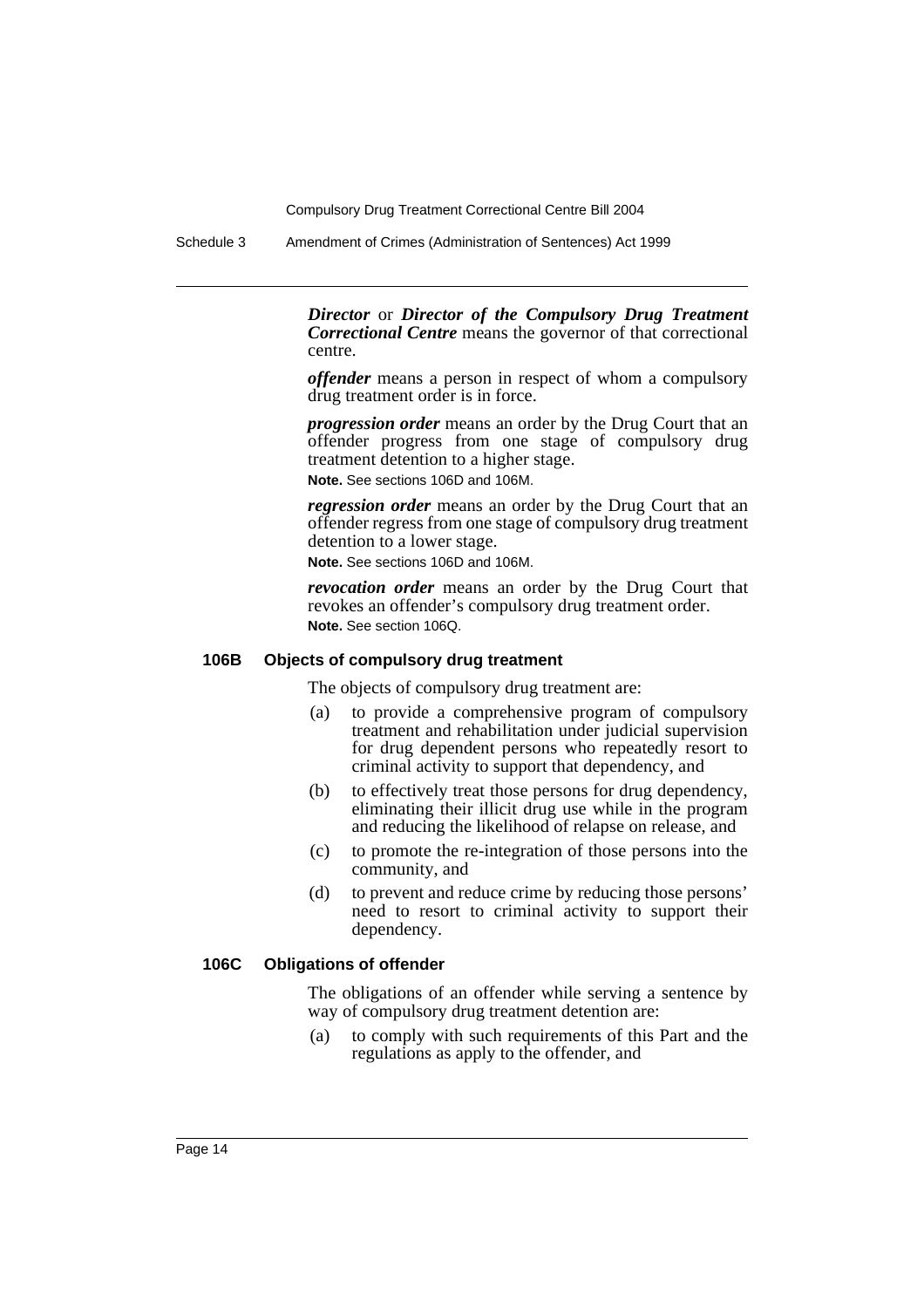- (b) to comply with the requirements of any compulsory drug treatment personal plan applying to the offender under this Part, and
- (c) to comply with the provisions of any other Part of this Act or the regulations applying to the offender under section 106V.

#### **106D Stages of compulsory drug treatment detention**

- (1) There are 3 stages of compulsory drug treatment detention:
	- (a) closed detention (Stage 1), and
	- (b) semi-open detention (Stage 2), and
	- (c) community custody (Stage 3).
- (2) Under closed detention (Stage 1), the offender is to be kept in full-time custody at the Compulsory Drug Treatment Correctional Centre.
- (3) Under semi-open detention (Stage 2), the offender is to be kept in the Compulsory Drug Treatment Correctional Centre and may be allowed to attend employment, training or social programs outside the Centre (as specified in the offender's compulsory drug treatment personal plan).
- (4) Under community custody (Stage 3), the offender may reside outside the Compulsory Drug Treatment Correctional Centre at accommodation approved by the Drug Court under intensive supervision.
- (5) An offender allocated to, or by order progressed or regressed to, a stage of detention is in that stage of detention.

#### **106E Duration of compulsory drug treatment order**

Unless sooner revoked, an offender's compulsory drug treatment order expires:

- (a) at the end of the term of the sentence to which it relates, or
- (b) when the offender is released on parole,

whichever occurs first.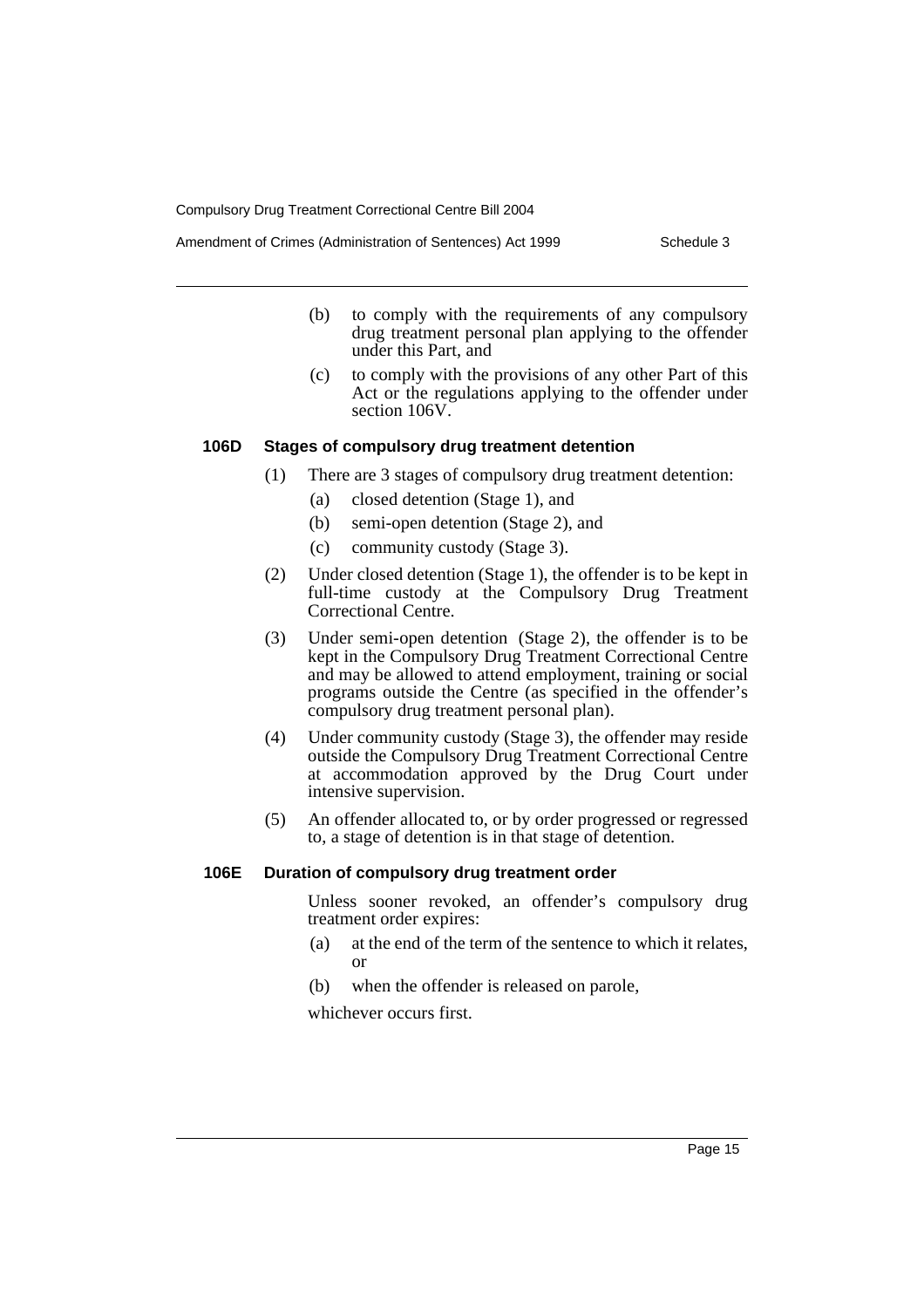Schedule 3 Amendment of Crimes (Administration of Sentences) Act 1999

# **Division 2 Administration of compulsory drug treatment orders**

### **Subdivision 1 Compulsory drug treatment personal plans**

#### **106F Compulsory drug treatment personal plans**

- (1) The Commissioner must, as soon as practicable after the making of a compulsory drug treatment order in relation to an offender, prepare a plan that imposes conditions on the offender regarding the offender's drug treatment and rehabilitation during the period of operation of that order (the offender's *compulsory drug treatment personal plan*).
- (2) An offender's compulsory drug treatment personal plan comes into operation when it is approved by the Drug Court.
- (3) The Commissioner, when preparing a compulsory drug treatment personal plan, must consult the Chief Executive Officer, Corrections Health Service or the Chief Executive Officer's delegate.
- (4) The Drug Court may make recommendations to the Commissioner regarding the conditions to be included in an offender's compulsory drug treatment personal plan.
- (5) A compulsory drug treatment personal plan may be approved by the Drug Court in the absence of the offender in respect of whom it is made.
- (6) The kinds of conditions that may be imposed on an offender in a compulsory drug treatment personal plan are as follows:
	- (a) conditions relating to conduct and good behaviour,
	- (b) conditions relating to attendance for counselling or other treatment,
	- (c) conditions relating to the management of the offender in the Compulsory Drug Treatment Correctional Centre,
	- (d) conditions relating to periodic drug testing that the offender must undergo,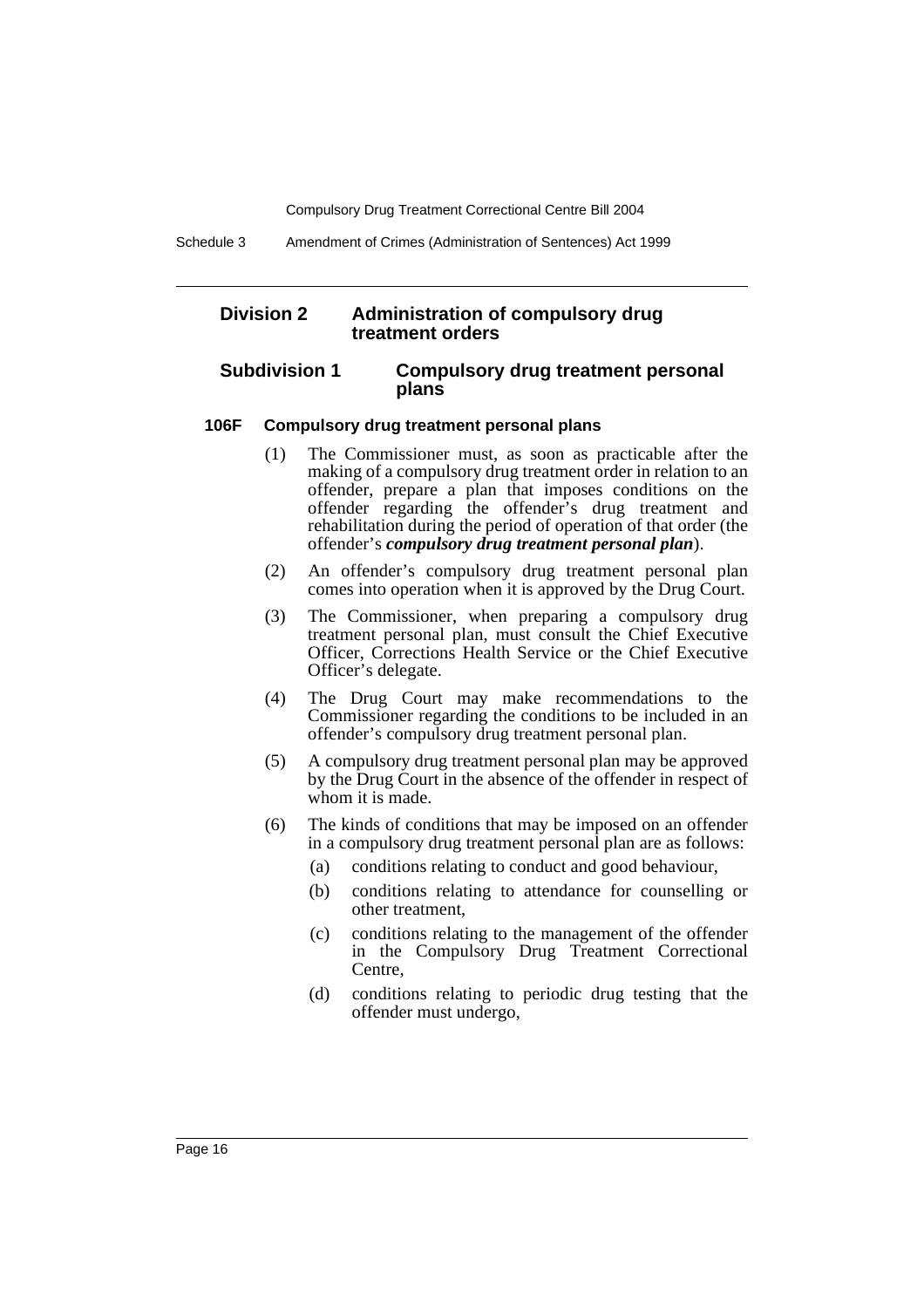- (e) conditions relating to involvement in activities, courses, training or employment for the purpose of promoting the re-integration of the offender into the community,
- (f) any other kinds of conditions that may be prescribed by the regulations,
- (g) such other conditions as the Commissioner considers appropriate in the circumstances,
- (h) such other conditions as the Drug Court considers appropriate in the circumstances.
- (7) The regulations referred to in subsection (6) (f) may deal with the following:
	- (a) the form of compulsory drug treatment,
	- (b) the provision of integrated case management services to the offender,
	- (c) the key elements of non-pharmacotherapy drug treatment programs.
- (8) The regulations may make provision for or with respect to the following:
	- (a) the preparation and implementation of compulsory drug treatment personal plans (including comprehensive individual assessments of offenders before the making of any such plans),
	- (b) the role and responsibilities of an offender under the offender's compulsory drug treatment personal plan,
	- (c) the role and responsibilities of persons responsible for the offender's care and treatment,
	- (d) ongoing review and regular updating of compulsory drug treatment personal plans,
	- (e) informing the Drug Court of the contents of offenders' compulsory drug treatment personal plans.
- (9) The conditions of an offender's compulsory drug treatment personal plan relating to periodic drug testing do not prevent any random drug testing of the offender.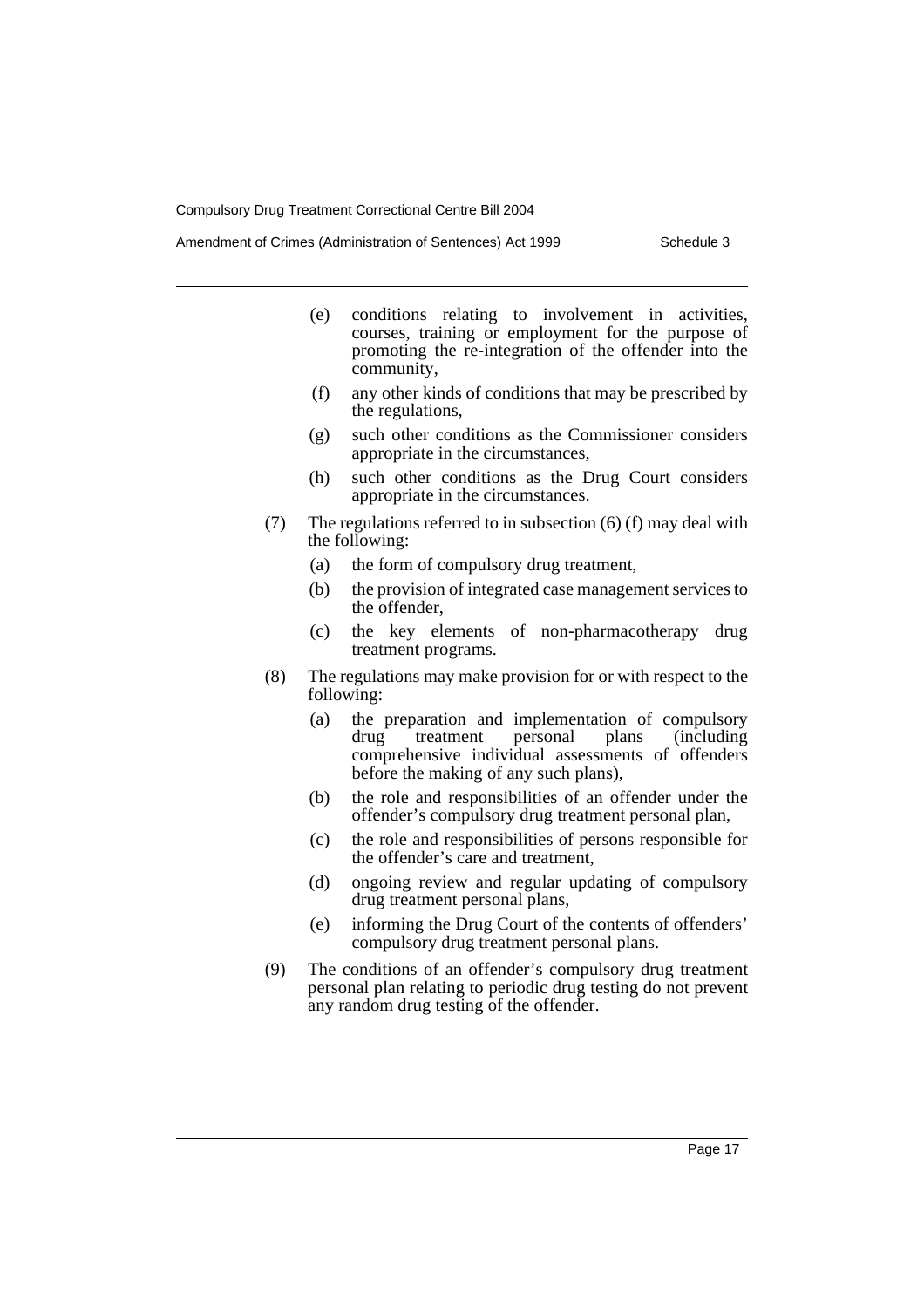Schedule 3 Amendment of Crimes (Administration of Sentences) Act 1999

#### **106G Variation of conditions of personal plan**

- (1) The Commissioner may from time to time prepare a variation to an offender's compulsory drug treatment personal plan that adds new conditions to, or varies or revokes existing conditions of, the plan.
- (2) A variation of an offender's compulsory drug treatment personal plan comes into effect when it is approved by the Drug Court.
- (3) The Commissioner, when preparing a variation to a compulsory drug treatment personal plan, must consult the Chief Executive Officer, Corrections Health Service or the Chief Executive Officer's delegate.
- (4) A variation to a compulsory drug treatment personal plan may be approved by the Drug Court in the absence of the offender in respect of whom it relates.

# **106H Mandatory conditions of all personal plans**

It is a condition of each compulsory drug treatment personal plan that the offender:

- (a) must not use any drug other than a drug prescribed by a registered medical practitioner or registered dentist, and
- (b) must not resort to violence or make any threat of violence, and
- (c) must comply with any community supervision order made in relation to the offender, and
- (d) must not commit any further offences.

**Note.** The term *drug* is defined in section 3 of this Act to mean:

- (a) a prohibited drug or prohibited plant within the meaning of the *Drug Misuse and Trafficking Act 1985*, or
- (b) any other substance declared by the regulations to be a drug for the purposes of this Act.

#### **106I Sanctions for non-compliance with personal plan**

(1) If the Commissioner is satisfied that an offender has failed to comply with any condition of the offender's compulsory drug treatment personal plan, the Commissioner may impose any one or more of the sanctions specified in subsection (2).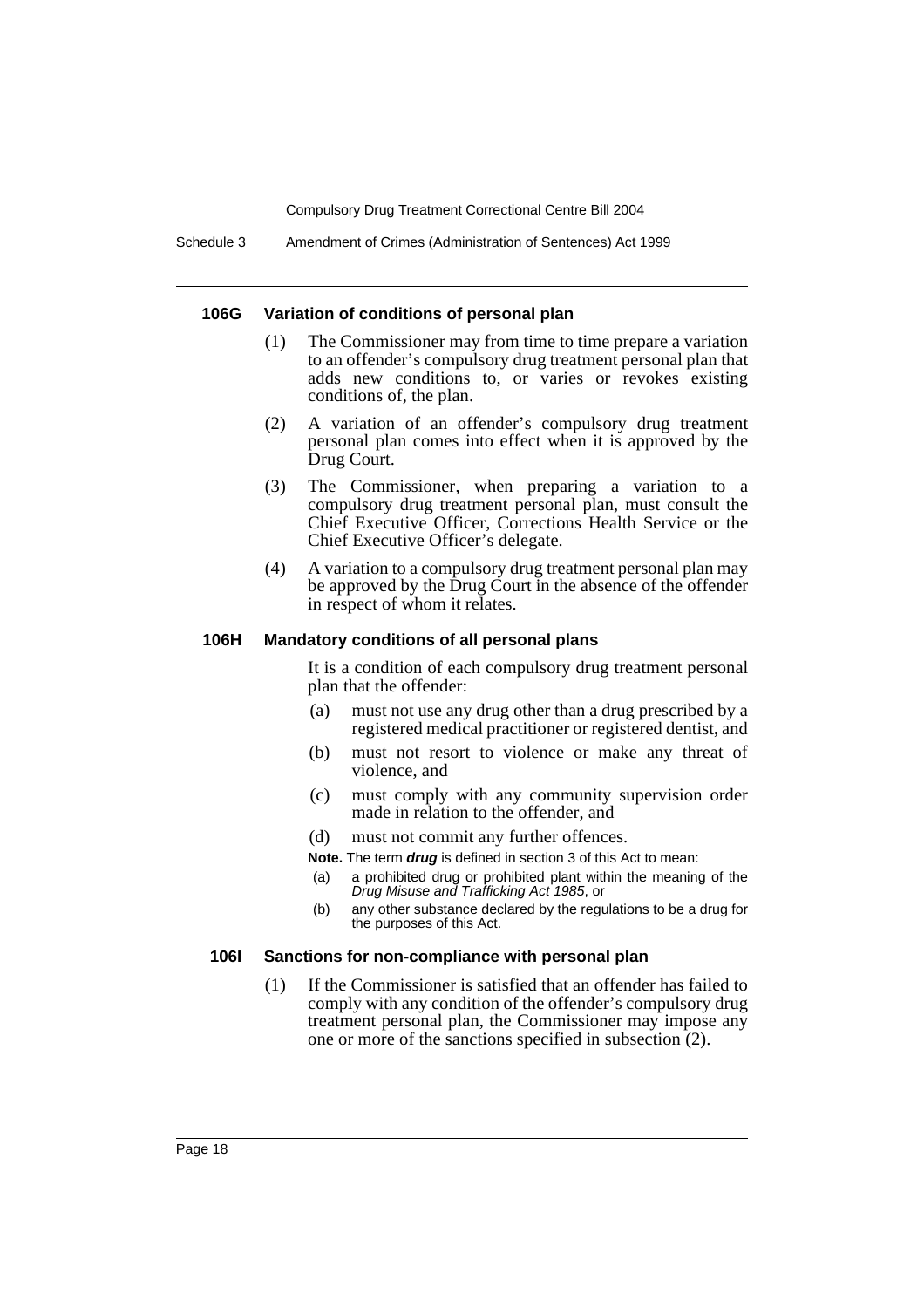- (2) The following kinds of sanctions may be imposed on an offender under this section:
	- (a) withdrawal of privileges granted to the offender under section 106J (2) (a),
	- (b) an increase in the level of the management of the offender in the Compulsory Drug Treatment Correctional Centre,
	- (c) an application to the Drug Court to vary any community supervision order applying to the offender to increase the level of supervision to which the offender is subject,
	- (d) an application to the Drug Court to vary the offender's compulsory drug treatment personal plan to increase the frequency with which the offender must undergo periodic testing for drugs.
- (3) The Commissioner must refer an offender to the Drug Court if the Commissioner is of the opinion that the offender's failure to comply with any condition of the offender's compulsory drug treatment personal plan is of such a serious nature that it might warrant the Drug Court making any of the following:
	- (a) a regression order,
	- (b) a revocation order,
	- (c) a variation of any community supervision order applying to the offender to increase the level of supervision to which the offender is subject.
- (4) Without affecting the other circumstances in which an offender is taken to have failed to comply with his or her compulsory drug treatment personal plan, if an offender is charged before a court with an offence referred to in section 5A (2) of the *Drug Court Act 1998*:
	- (a) the offender is taken to have failed to comply with his or her compulsory drug treatment personal plan and that failure is taken to be of a serious nature, and
	- (b) the Commissioner must refer the offender to the Drug Court.
- (5) Nothing in this section prevents:
	- (a) the Commissioner from referring an offender to the Drug Court for any other reason, or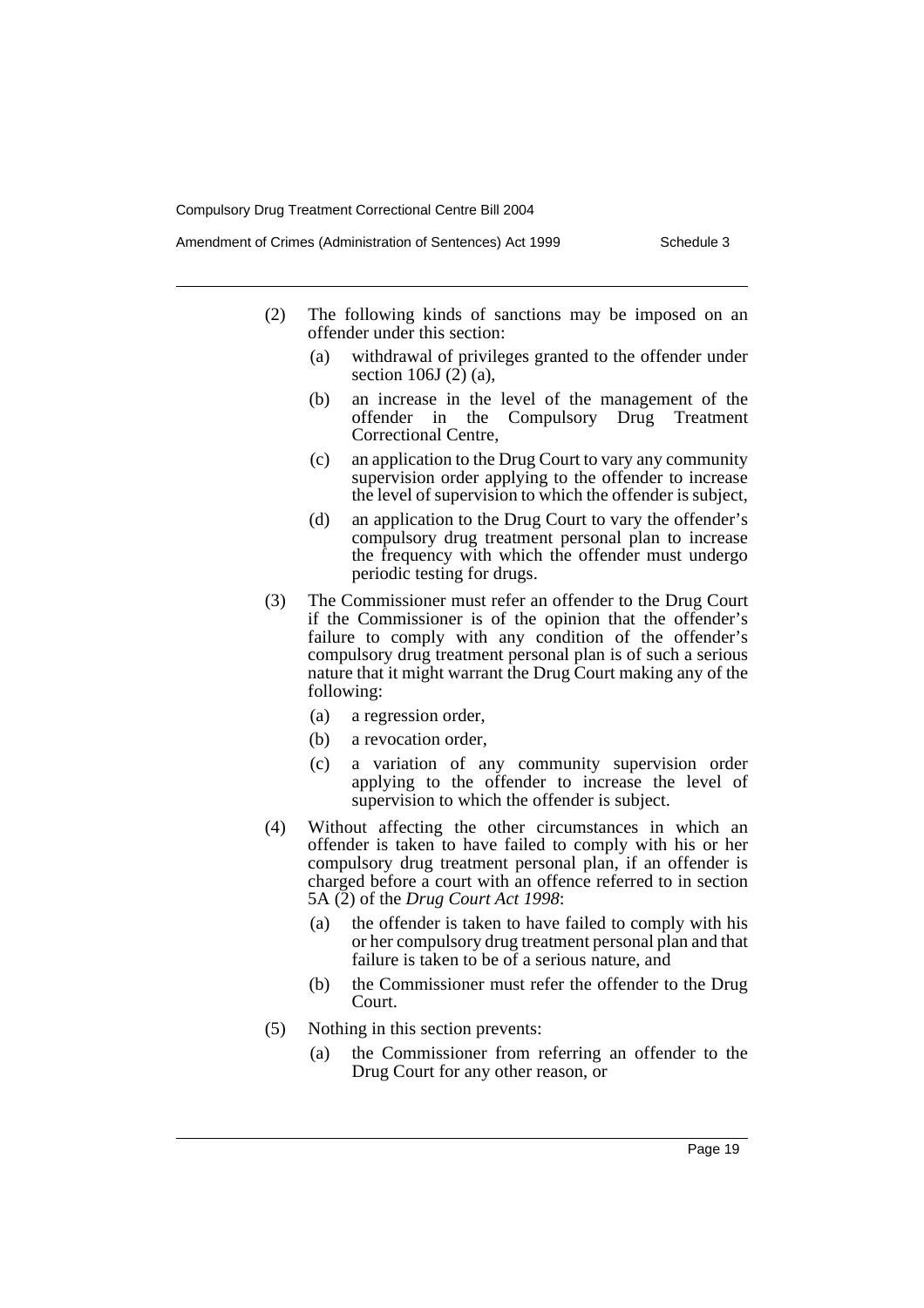(b) the Drug Court from dealing with an offender as it sees fit, including making any order under this Part.

#### **106J Rewards for compliance with personal plan**

- (1) If the Commissioner is satisfied that an offender has maintained a satisfactory level of compliance with the offender's compulsory drug treatment personal plan, the Commissioner may grant any one or more of the rewards specified in this section.
- (2) The following kinds of rewards may be granted to an offender under this section:
	- (a) conferral of privileges,
	- (b) a decrease in the level of the management of the offender in the Compulsory Drug Treatment offender in the Compulsory Drug Correctional Centre,
	- (c) an application to the Drug Court to vary any community supervision order applying to the offender to decrease the level of supervision to which the offender is subject,
	- (d) an application to the Drug Court to vary the offender's compulsory drug treatment personal plan to decrease the frequency with which the offender must undergo periodic testing for drugs.

#### **106K No appeal from decisions of Drug Court or Commissioner**

No appeal lies against the Drug Court or the Commissioner in relation to any decision made by the Drug Court or the Commissioner under this Subdivision.

#### **Subdivision 2 Initial allocation and movement between stages of compulsory drug treatment detention**

# **106L New offenders in compulsory drug treatment detention allocated to Stage 1**

On the making of a compulsory drug treatment order in relation to the offender's sentence of imprisonment, the offender is automatically allocated to closed detention (Stage 1).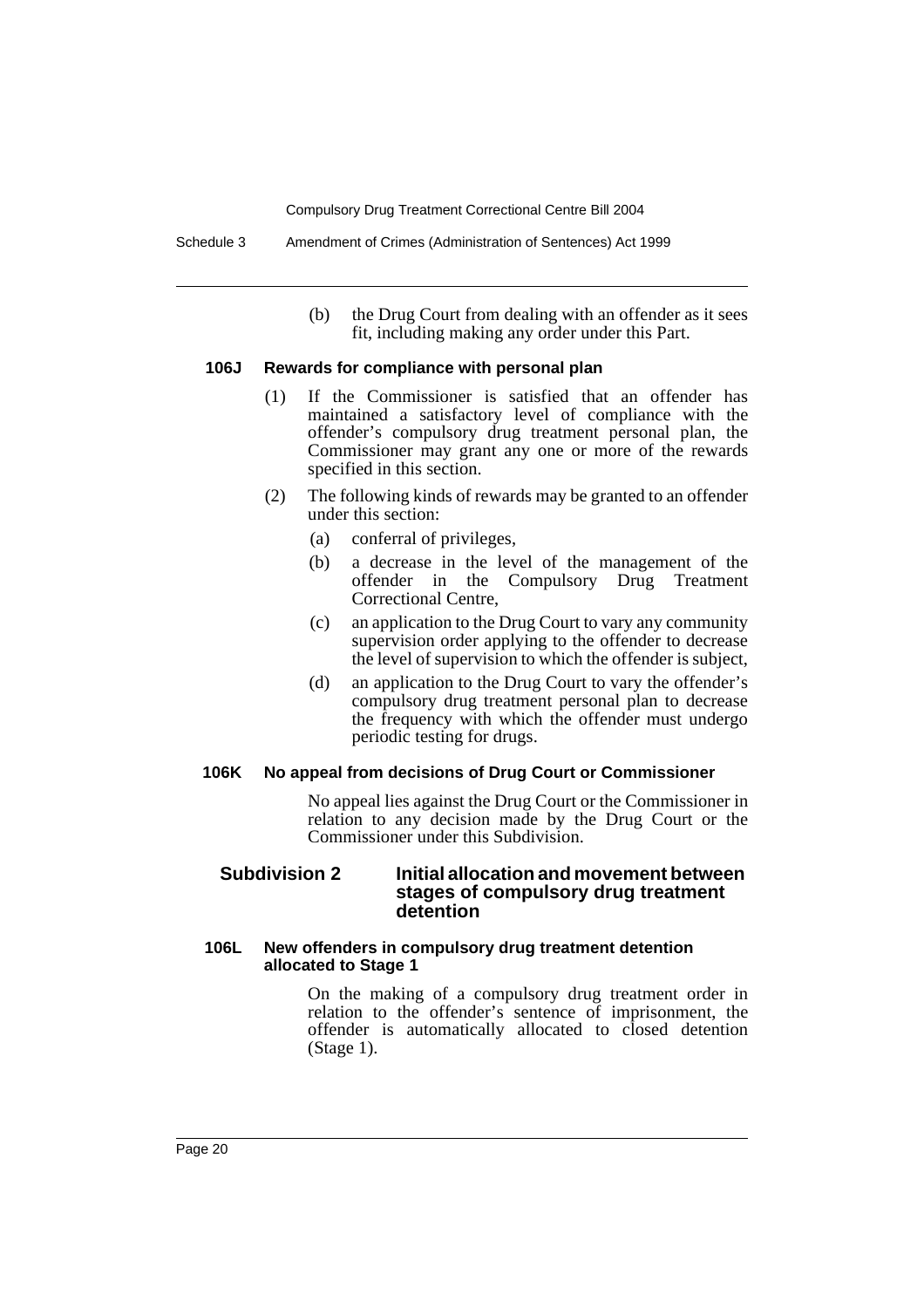#### Amendment of Crimes (Administration of Sentences) Act 1999 Schedule 3

#### **106M Progression and regression between stages of detention**

- (1) After an offender has served his or her sentence in closed detention (Stage 1) for a period of at least 6 months, the Drug Court may order that the offender progress to semi-open detention (Stage 2).
- (2) After an offender has served his or her sentence in semi-open detention (Stage 2) for a period of at least 6 months, the Drug Court may order that the offender progress to community custody (Stage 3).
- (3) If the Drug Court is satisfied, on the balance of probabilities, that an offender has failed to comply in a serious respect with any condition of the offender's compulsory drug treatment personal plan, the Drug Court may order that an offender:
	- (a) serving a sentence in semi-open detention (Stage 2) regress to closed detention (Stage 1), or
	- (b) serving a sentence in community custody (Stage 3) regress to closed detention (Stage 1) or semi-open detention (Stage 2), as the Drug Court sees fit.
- (4) The regulations may make provision for or with respect to the criteria to be used by the Drug Court in determining whether to make a progression or regression order under this section.
- (5) No appeal lies against the Drug Court's decision to make a progression or regression order under this section.

#### **106N Assessment reports**

- (1) Before the Drug Court makes a progression order in relation to an offender, the Court is to have regard to the following reports prepared in relation to the offender:
	- (a) an assessment report prepared by the Director of the Compulsory Drug Treatment Correctional Centre,
	- (b) in relation to a progression order that would progress an offender to community custody (Stage 3), an assessment report prepared by a probation and parole officer,
	- (c) any other report that the Drug Court considers relevant.
- (2) The Drug Court may, at any time, order that an assessment report on an offender be prepared.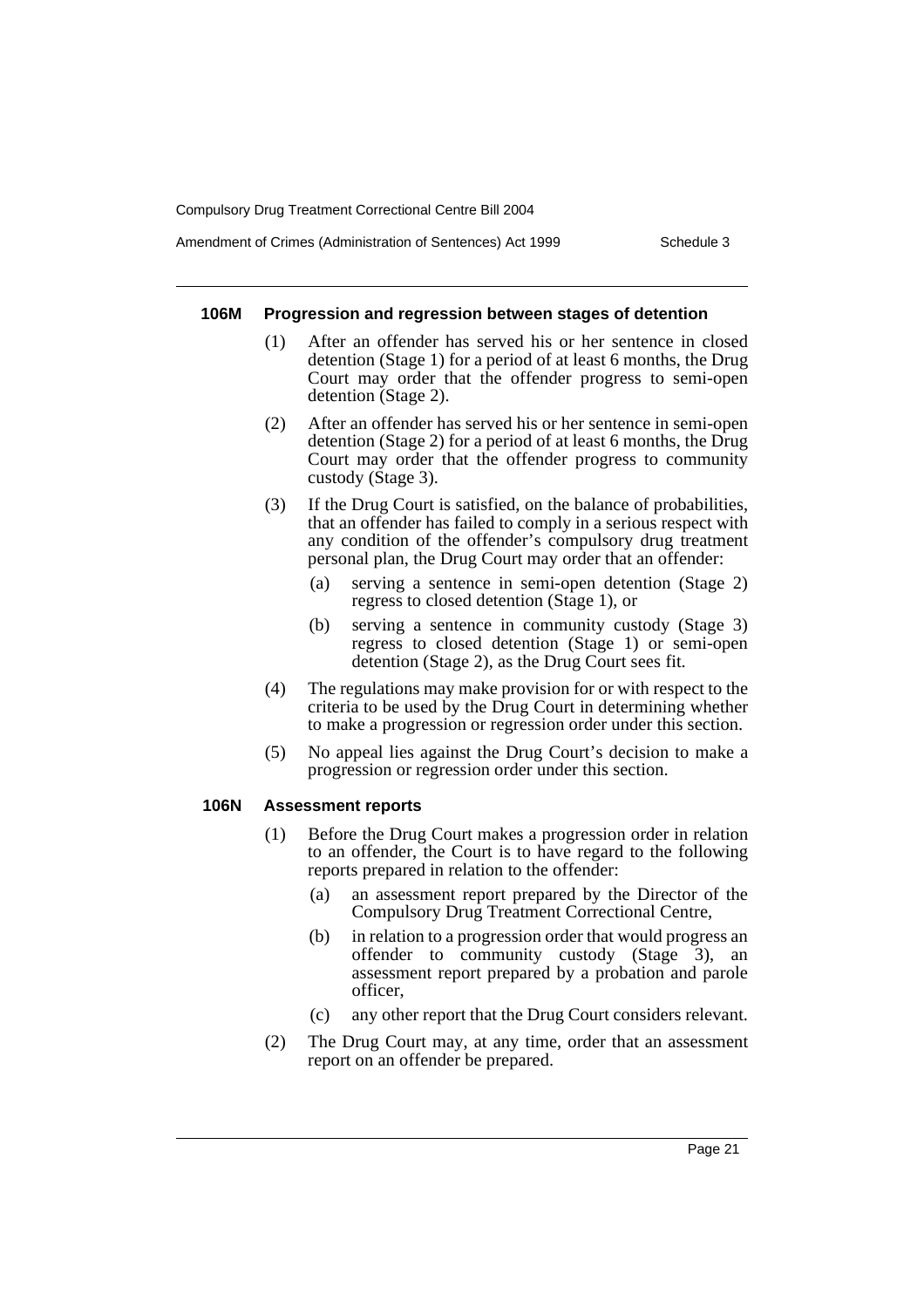Schedule 3 Amendment of Crimes (Administration of Sentences) Act 1999

(3) The regulations may make provision for or with respect to the conduct of investigations and the preparation of reports for the purposes of this Part.

#### **106O Community supervision orders**

- (1) On the making of a progression order in relation to an offender, the Drug Court must make an order (a *community supervision order*) that:
	- (a) allows the offender to be absent from the Compulsory Drug Treatment Correctional Centre, and
	- (b) imposes conditions on the offender in relation to the periods of time when the offender is not in the Compulsory Drug Treatment Correctional Centre.
- (2) The kinds of conditions that the Drug Court may impose on the offender under this section are as follows:
	- (a) conditions relating to conduct and good behaviour,
	- (b) conditions relating to the supervision of the offender outside the Compulsory Drug Treatment Correctional Centre,
	- (c) conditions relating to drug testing that the offender must undergo,
	- (d) conditions relating to residence, association with other persons or attendance at specified locations,
	- (e) any other kinds of conditions that may be prescribed by the regulations,
	- (f) such other conditions as the Drug Court considers appropriate in the circumstances.
- (3) The Drug Court when imposing any condition on an offender under this section is to have regard to and give substantial weight to any recommendations of the Commissioner.
- (4) The Drug Court may from time to time vary an offender's community supervision order by adding new conditions to, or varying or revoking existing conditions of, the order.
- (5) No appeal lies against the Drug Court in relation to a decision regarding an order under this section.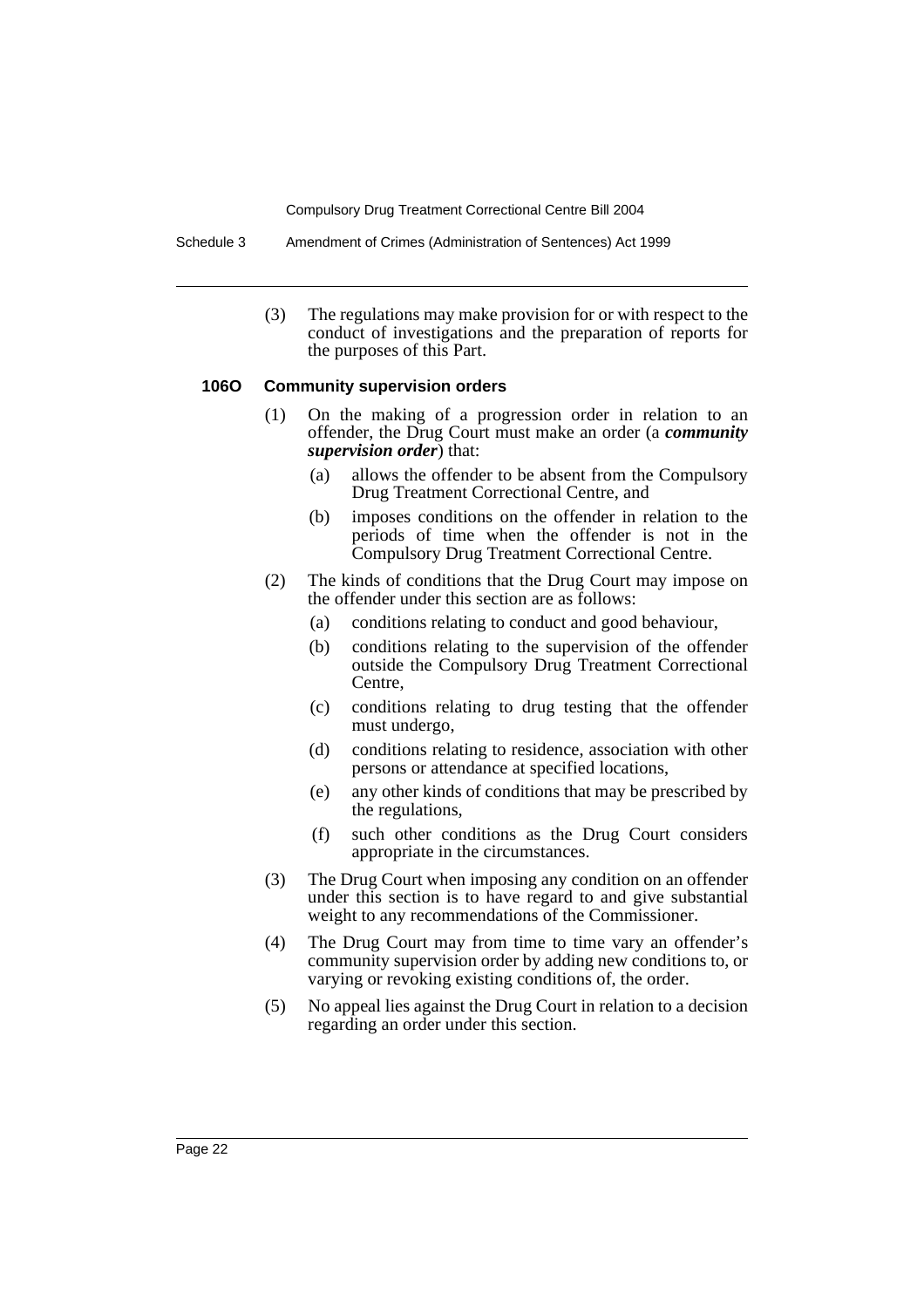#### Amendment of Crimes (Administration of Sentences) Act 1999 Schedule 3

#### **106P Commissioner of Corrective Services may make regression and removal orders in special circumstances**

- (1) The Commissioner may order that an offender serving his or her sentence:
	- (a) in semi-open detention (Stage 2) regress to closed detention (Stage 1), or
	- (b) in community custody (Stage 3) regress to closed detention (Stage 1), or
	- (c) in community custody (Stage 3) regress to semi-open detention (Stage 2).
- (2) The Commissioner may order that an offender serving his or her sentence in closed detention (Stage 1) or semi-open detention (Stage 2) be removed from the Compulsory Drug Treatment Correctional Centre and taken to another correctional centre and held in separate custody.
- (3) The Commissioner may make an order referred to in subsection (1) or (2) only if the Commissioner believes, on reasonable grounds, that:
	- (a) the security of the community is threatened, or
	- (b) the good order and discipline of a correctional centre may be jeopardised if the offender is not regressed or removed, or
	- (c) the offender may be about to commit an offence, or
	- (d) another reason exists to regress or remove the offender.
- (4) The Commissioner must immediately notify the Drug Court if the Commissioner makes an order under this section and must give the Drug Court his or her reasons for making the order.
- (5) Within 21 days (or such other period determined by the Drug Court) after receiving the notification of the Commissioner, the Drug Court must review the Commissioner's order and make an order:
	- (a) revoking the Commissioner's order, or
	- (b) confirming the Commissioner's order, or
	- (c) confirming the Commissioner's order, but amending its terms, or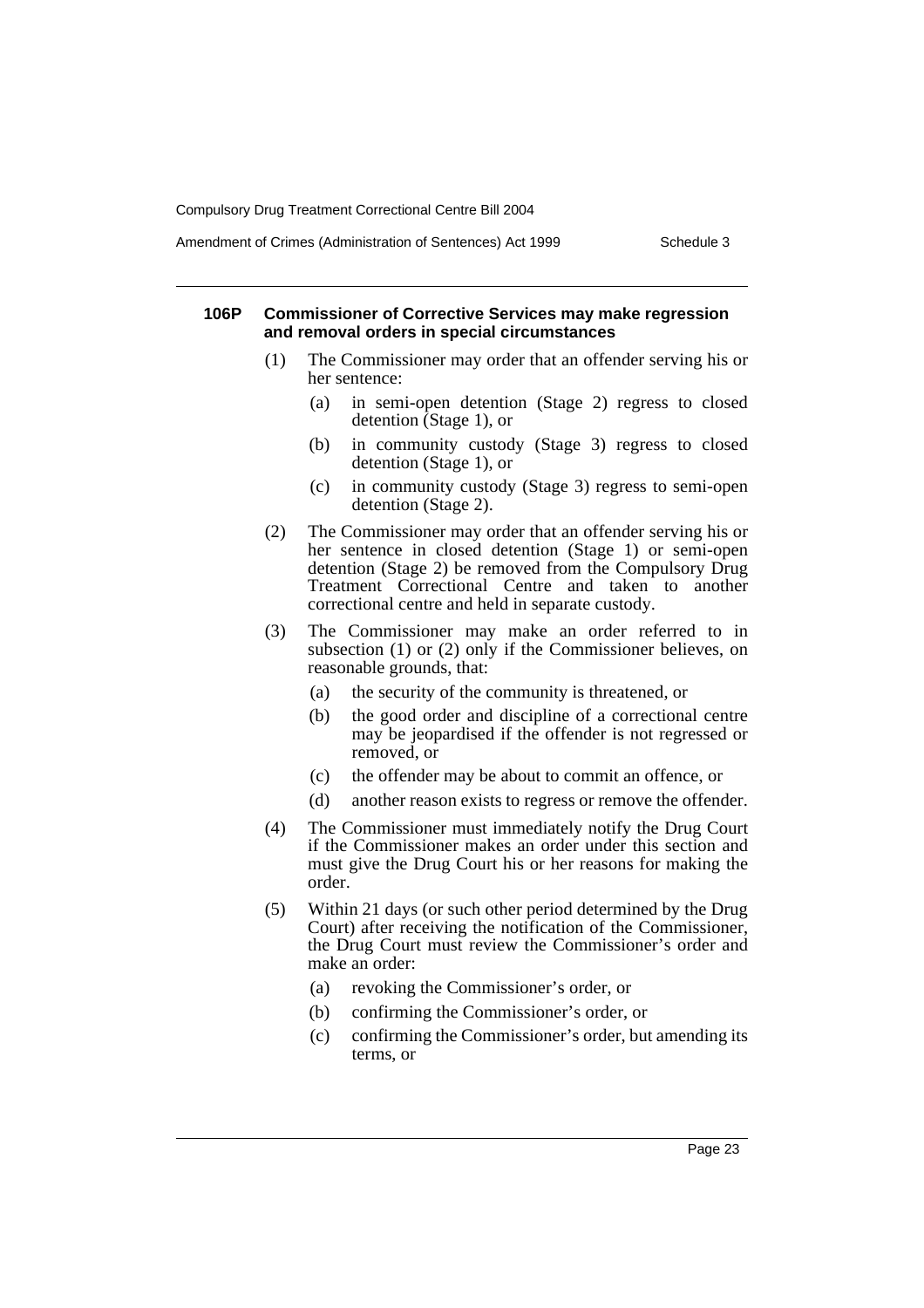- (d) revoking, in accordance with section 106Q, the offender's compulsory drug treatment order.
- (6) The Drug Court when reviewing a Commissioner's order under subsection (5) is to have regard to and give substantial weight to any recommendations of the Commissioner.
- (7) No appeal lies against the Drug Court in relation to a decision regarding an order under subsection (5).

# **Division 3 Revocation of compulsory drug treatment order**

#### **106Q Revocation of compulsory drug treatment order**

- (1) The Drug Court may by order revoke an offender's compulsory drug treatment order:
	- $(a)$  if:
		- (i) the offender has failed to comply with a condition of the offender's compulsory drug treatment personal plan, and
		- (ii) that failure is of a serious nature, and
		- (iii) in the opinion of the Drug Court, the offender:
			- (A) is unlikely to make any further progress in the offender's compulsory drug treatment program, or
			- (B) poses an unacceptable risk to the community of re-offending, or
			- (C) poses a significant risk of harming others or himself or herself, or
	- (b) if the non-parole period for the offender's sentence has expired or is about to expire and the offender is serving his or her sentence in closed detention (Stage 1) or semi-open detention (Stage 2), or
	- (c) if the offender ceases to be an eligible convicted offender (within the meaning of the *Drug Court Act 1998*), or
	- (d) for any other reason the Drug Court sees fit.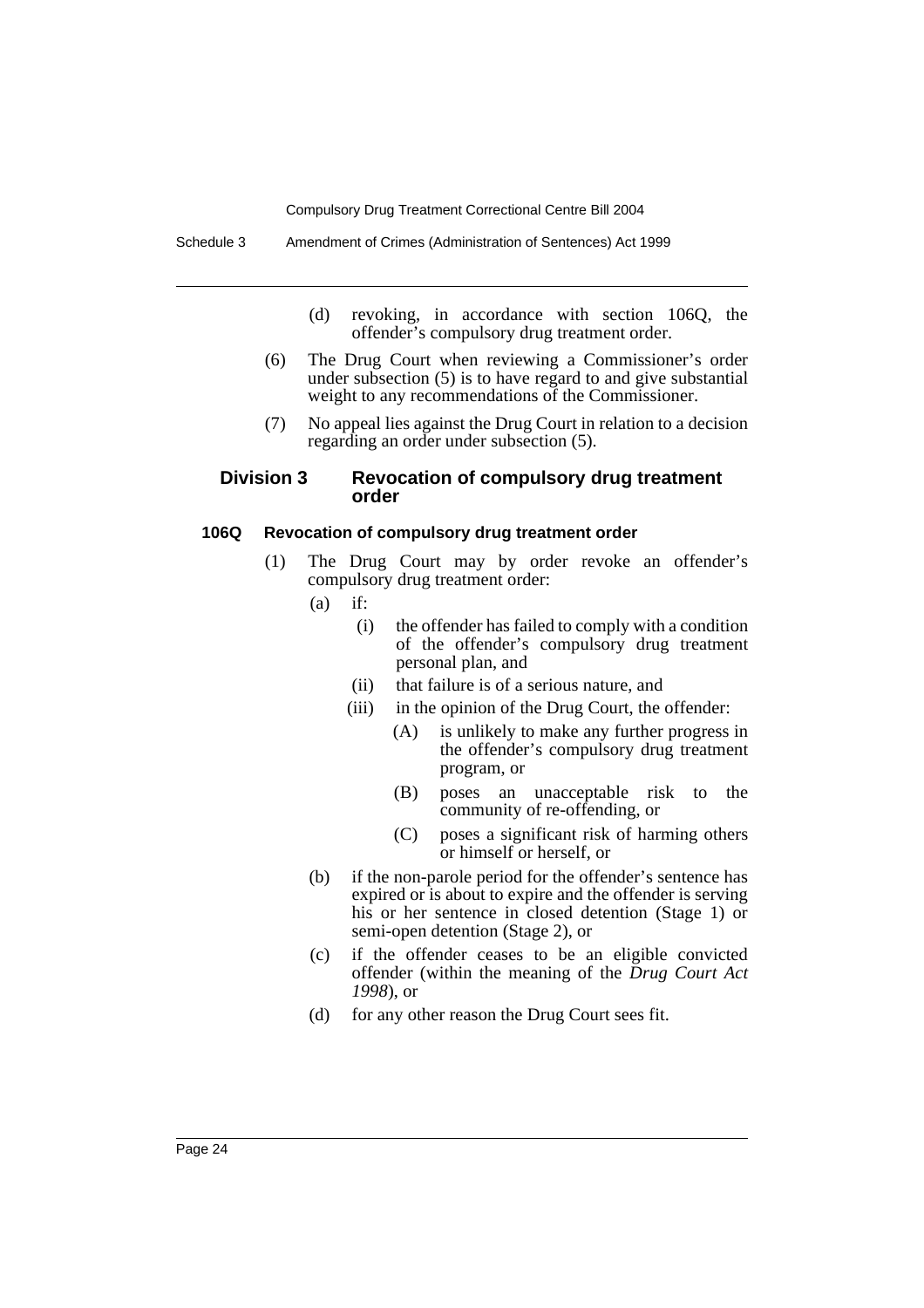- (2) In making a decision under Part 6 as to whether to make a parole order for an offender whose compulsory drug treatment order has been revoked under this section, the Parole Board is to have regard to the circumstances that led to the revocation.
- (3) No appeal lies against the Drug Court's revocation of a compulsory drug treatment order.

#### **106R Effect of revocation order**

- (1) A revocation order takes effect, or is taken to have taken effect, on the day on which it is made or on such earlier day as the Drug Court thinks fit.
- (2) If an offender is not taken into custody until after the day on which the revocation order takes effect:
	- (a) the term of the offender's sentence, and
	- (b) if the order takes effect during a non-parole period of the sentence, the non-parole period of the sentence,

are, by this subsection, extended by the number of days the offender was at large after the order took effect.

# **106S Warrants committing offenders to correctional centres**

- (1) If the Drug Court revokes a compulsory drug treatment order, it is to issue a warrant committing the offender to a correctional centre to serve the remainder of the sentence to which the order relates by way of full-time detention.
- (2) A warrant under this section is sufficient authority:
	- (a) for any police officer to arrest, or to have custody of, the offender named in the warrant, to convey the offender to the correctional centre specified in the warrant and to deliver the offender into the custody of the governor of that correctional centre, and
	- (b) for the governor of the correctional centre specified in the warrant to have custody of the offender named in the warrant for the remainder of the sentence to which the warrant relates.
- (3) The regulations may make provision for or with respect to the form of any warrants issued for the purposes of this section.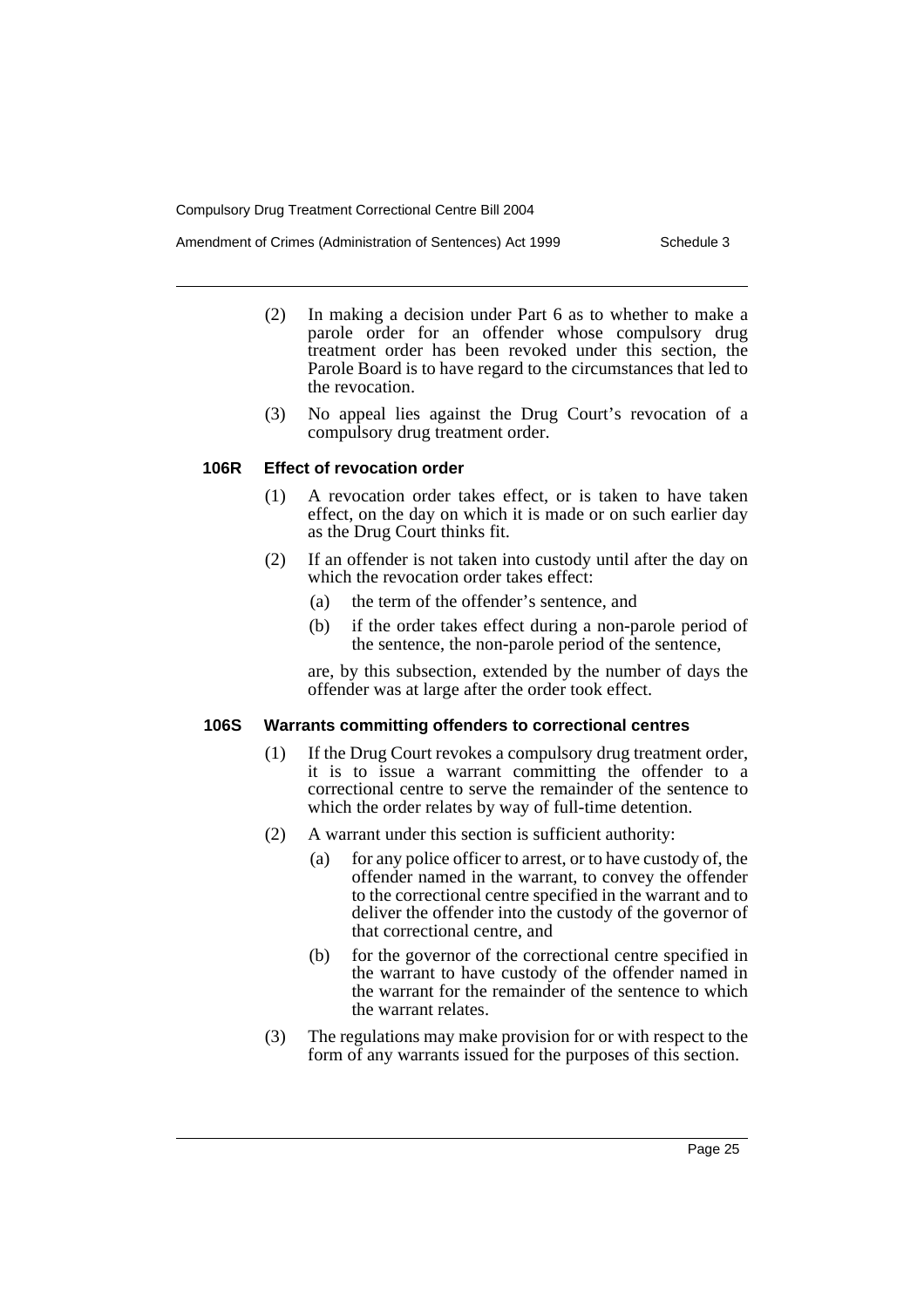# **Division 4 Parole for offenders in compulsory drug treatment detention**

#### **106T Drug Court is parole authority for offenders in compulsory drug treatment detention**

- (1) Part 6 applies to an offender who is serving a sentence by way of compulsory drug treatment detention, subject to the following:
	- (a) references to the Parole Board are taken to be references to the Drug Court,
	- (b) references to the Chairperson of the Parole Board are taken to be references to the Senior Judge of the Drug Court,
	- (c) references to the Secretary of the Parole Board are taken to be references to the registrar of the Drug Court,
	- (d) any modifications of those provisions prescribed by the regulations.
- (2) On the release of an offender on parole under a parole order made by the Drug Court under Part 6 as applied in accordance with this section (and the consequent expiry of the offender's compulsory drug treatment order under section 106E (b)), Part 7 applies to the offender in the same way as it applies to other offenders released on parole.

**Note.** This section provides that the Drug Court is the authority that will determine whether an offender serving a sentence by way of compulsory drug treatment detention is to be released on parole. Subsection (2) makes it clear that after release on parole (and the consequent expiry of the offender's compulsory drug treatment order), the Parole Board is responsible for the supervision and revocation of any parole order made in relation to the offender.

# **Division 5 Miscellaneous**

#### **106U Formal assessment by Director**

- (1) The Director is to cause regular assessment reports to be prepared setting out the progress of each offender's drug treatment and rehabilitation and the offender's compliance with his or her compulsory drug treatment personal plan.
- (2) An assessment report under this section is to be prepared in consultation with the Chief Executive Officer, Corrections Health Service and the Drug Court.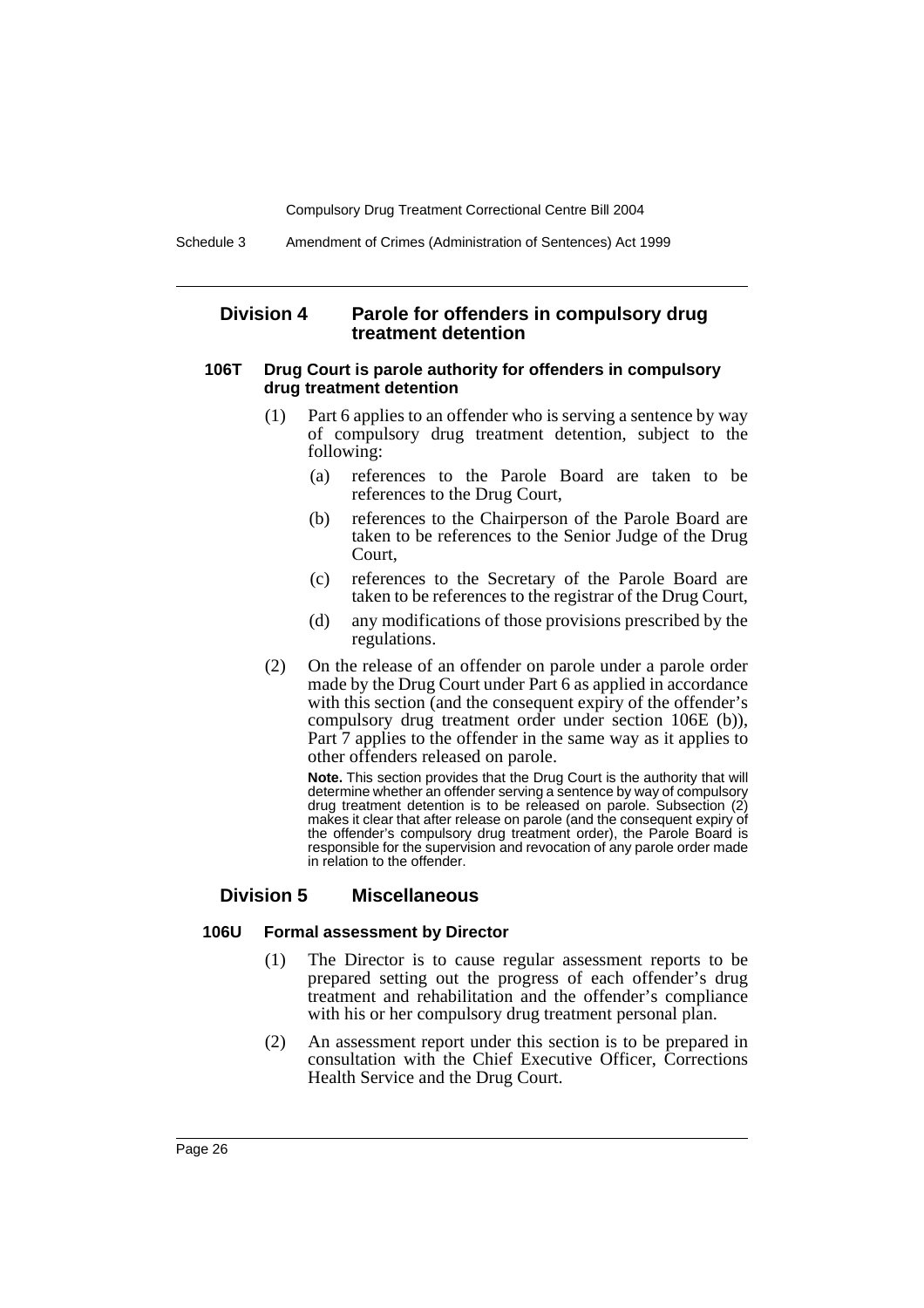- Amendment of Crimes (Administration of Sentences) Act 1999 Schedule 3
	- (3) The regulations may make provision for or with respect to assessment reports under this section, including but not limited to:
		- (a) the frequency of such reports, and
		- (b) the procedures that must be followed with respect to assessment of offenders.

#### **106V Application of Part 2 to Stages 1 and 2 compulsory drug treatment detention**

- (1) Part 2 and the provisions of any regulations made under that Part, subject to any modifications prescribed by the regulations under this section, apply to and in respect of an offender who is in closed detention (Stage 1) or semi-open detention (Stage 2).
- (2) Any provision of Part 2 or of the regulations under that Part that is so applied has effect as if it formed part of this Part.

#### **106W Conviction and sentencing of offenders for old offences while compulsory drug treatment order is in force**

- (1) If an offender is convicted and sentenced to a term of imprisonment (a *new sentence*) for an offence that occurred before the offender's compulsory drug treatment order was made, the court that sentenced that offender is to refer the offender to the Drug Court to determine whether the offender's compulsory drug treatment order should:
	- (a) be varied so as to apply also in relation to the new sentence, or
	- (b) be revoked.
- (2) The Drug Court may vary a compulsory drug treatment order so as to direct an offender to serve a new sentence of imprisonment by way of compulsory drug treatment detention.
- (3) Subject to subsection (4), the Drug Court must not vary a compulsory drug treatment order under this section unless the offender is an eligible convicted offender (within the meaning of the *Drug Court Act 1998*).
- (4) Despite section 5A (1) (b) of the *Drug Court Act 1998*, the Drug Court may vary a compulsory drug treatment order under this section if the cumulative unexpired non-parole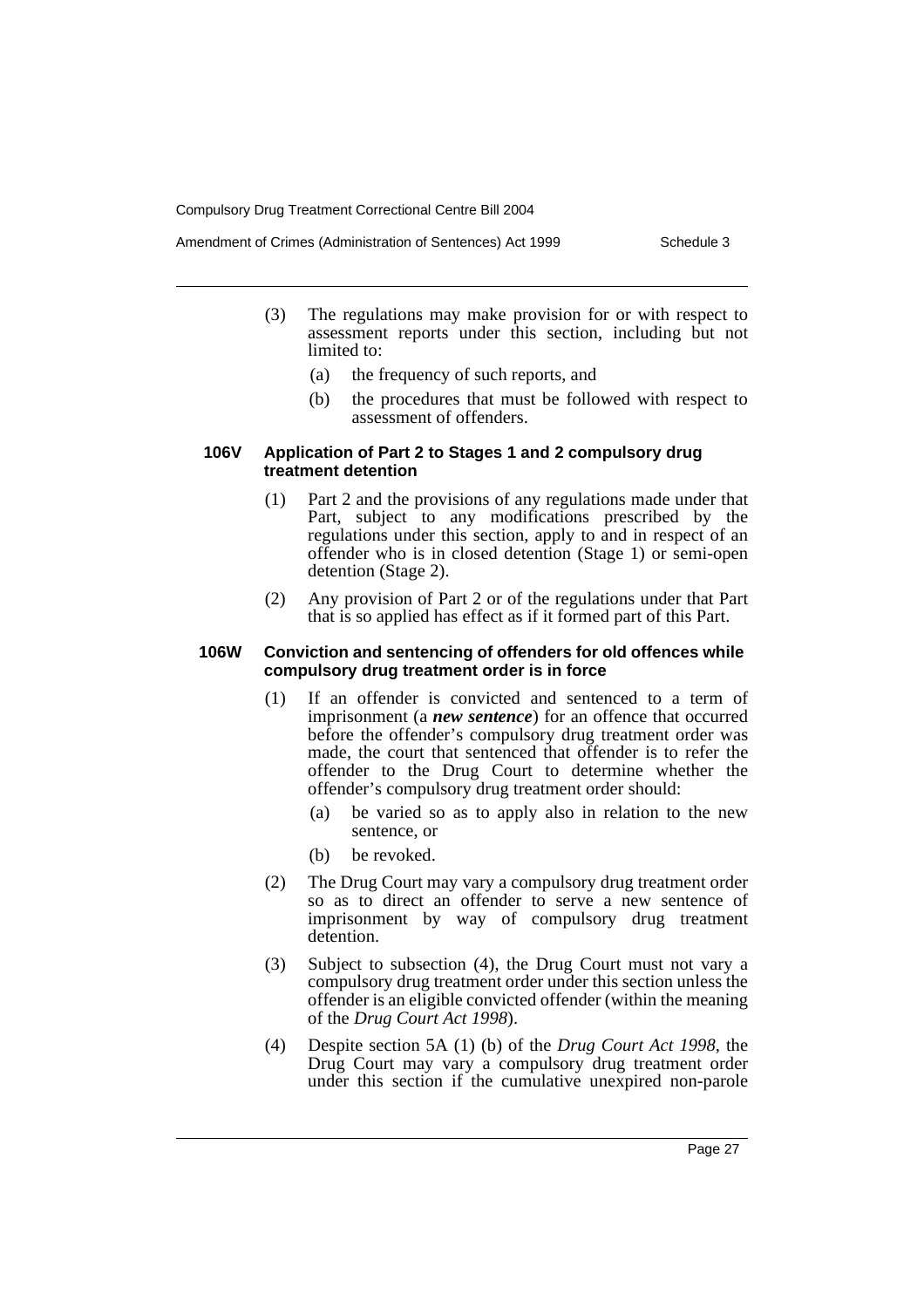Schedule 3 Amendment of Crimes (Administration of Sentences) Act 1999

period for the offender's term of imprisonment under all sentences in force is greater than 3 years but not more than 4 years.

#### **106X Arrest warrants**

- (1) If it suspects that an offender who is not serving the offender's sentence of imprisonment in the Compulsory Drug Treatment Correctional Centre may have failed to comply with his or her compulsory drug treatment personal plan, the Drug Court may issue a warrant for the offender's arrest.
- (2) A warrant under this section authorises any police officer to arrest the offender and to bring the offender before the Drug Court to be dealt with under this Act.
- (3) The *Bail Act 1978* does not apply to an offender who is arrested on the authority of a warrant under this section.
- (4) The Drug Court's functions under this section may be exercised by the registrar of the Drug Court.

# **106Y Provision of information relating to offenders**

- (1) This section applies to such persons as are prescribed by the regulations for the purposes of this section, being persons who are involved in the administration of, or who provide services in connection with, an offender's drug treatment under this Part.
- (2) It is the duty of a person to whom this section applies:
	- (a) to promptly notify the registrar of the Drug Court or the Commissioner of any failure by an offender to comply with the offender's compulsory drug treatment personal plan, and
	- (b) to promptly comply with the requirements of the regulations with respect to the giving of information to the registrar.
- (3) The following provisions apply to and in respect of any information (*protected information*) relating to an offender that is provided to the Drug Court or the Commissioner, or to any person to whom this section applies, by a person to whom this section applies: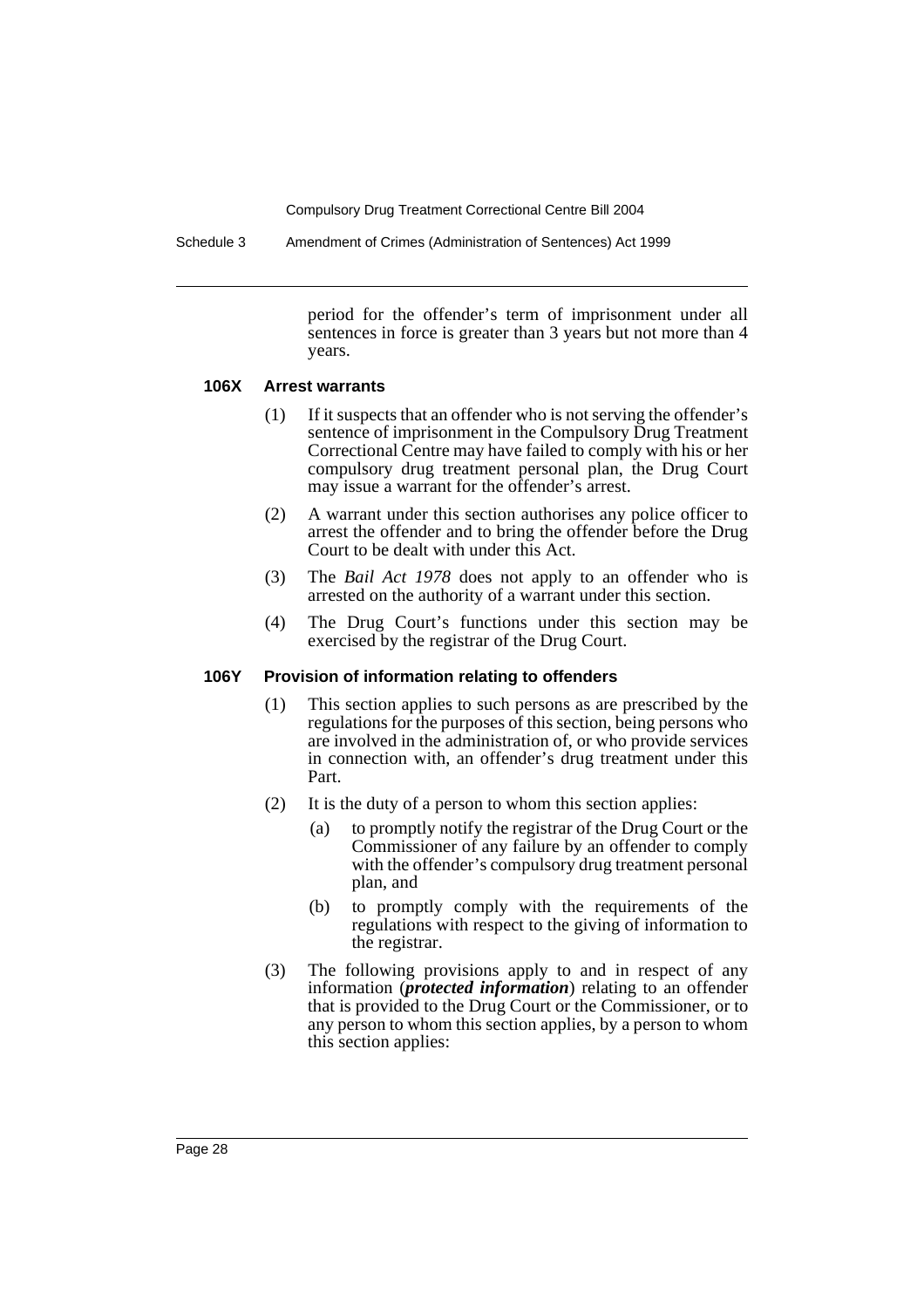- (a) the provision of the information does not constitute a breach of professional etiquette or ethics or a departure from accepted standards of professional conduct,
- (b) the provision of the information does not constitute a contravention of the *Health Records and Information Privacy Act 2002* or the *Privacy and Personal Information Protection Act 1998*,
- (c) no liability for defamation is incurred because of the provision of the information,
- (d) the provision of the information does not constitute a ground for civil proceedings for malicious prosecution or for conspiracy,
- (e) the information is not admissible in evidence in any proceedings before a court, tribunal or committee,
- (f) a person is not compellable in any proceedings before a court, tribunal or committee to disclose the information or to produce any document that contains the information.
- (4) The provisions of subsection (3) (e) and (f) do not apply to or in respect of the provision of protected information:
	- (a) in proceedings before the Drug Court or any court hearing or determining an appeal from a decision of the Drug Court, or
	- (b) in proceedings before the Parole Board or any court hearing or determining an application in relation to a decision of the Parole Board, or
	- (c) in support of, or in answer to, any charge or allegation made in proceedings against a person in relation to the person's exercise of functions under this Act.
- (5) An offender is taken to have authorised the communication of protected information:
	- (a) from any person to whom this section applies to the registrar of the Drug Court, and
	- (b) from the registrar of the Drug Court to any person to whom this section applies, and
	- (c) from any member of staff of the Drug Court to any other member of staff of the Drug Court.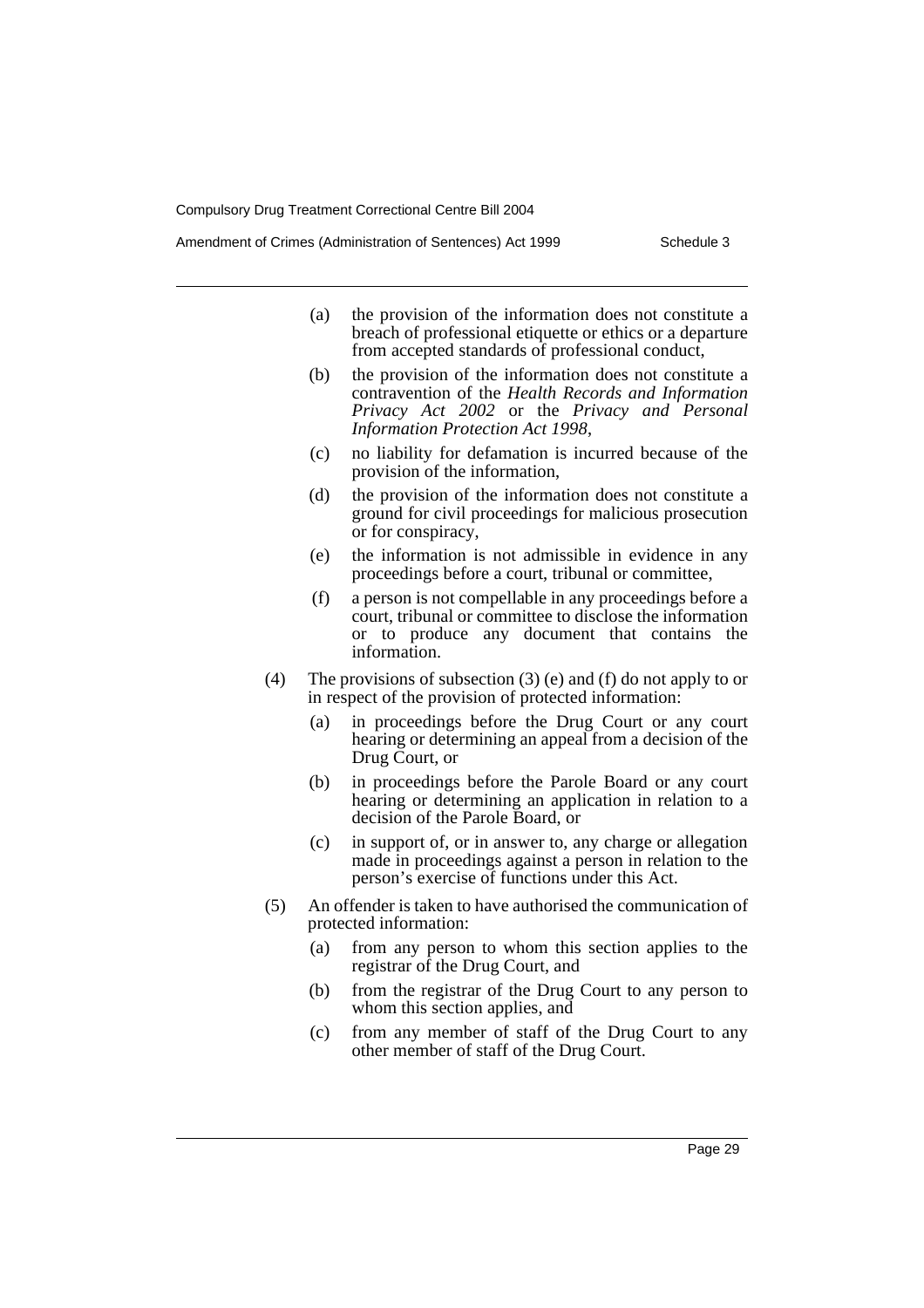Schedule 3 Amendment of Crimes (Administration of Sentences) Act 1999

(6) A provision of any Act or law that prohibits or restricts the disclosure of information does not operate to prevent the provision of information in accordance with this section.

#### **106Z Review of Compulsory Drug Treatment Correctional Centre**

- (1) The Minister is to arrange for a review to be conducted of:
	- (a) the compulsory drug treatment program, established under Part 2A of the *Drug Court Act 1998* and this Part, during the first four years of the program's operation, and
	- (b) the provisions of the *Drug Court Act 1998* and this Act relating to the compulsory drug treatment program and of any regulations made for the purposes of those provisions,

in order to ascertain whether any of those provisions (or any other provisions of any other Act or regulations) should be amended.

- (2) The review is to commence as soon as practicable after the declaration of the Compulsory Drug Treatment Correctional Centre under section 225.
- (3) The Minister is to cause a report of the outcome of the review to be tabled in each House of Parliament as soon as practicable after its completion.

# **106ZA Regulations**

The regulations may make provision for or with respect to the following matters:

- (a) the administration of the compulsory drug treatment program,
- (b) the management, control, administration, supervision and inspection of the Compulsory Drug Treatment Correctional Centre,
- (c) the procedure to be followed when receiving an offender into the Compulsory Drug Treatment Correctional Centre, including the procedure for accepting or refusing custody of property in an offender's possession when the offender is admitted,
- (d) the search and security procedures to be observed in the Compulsory Drug Treatment Correctional Centre,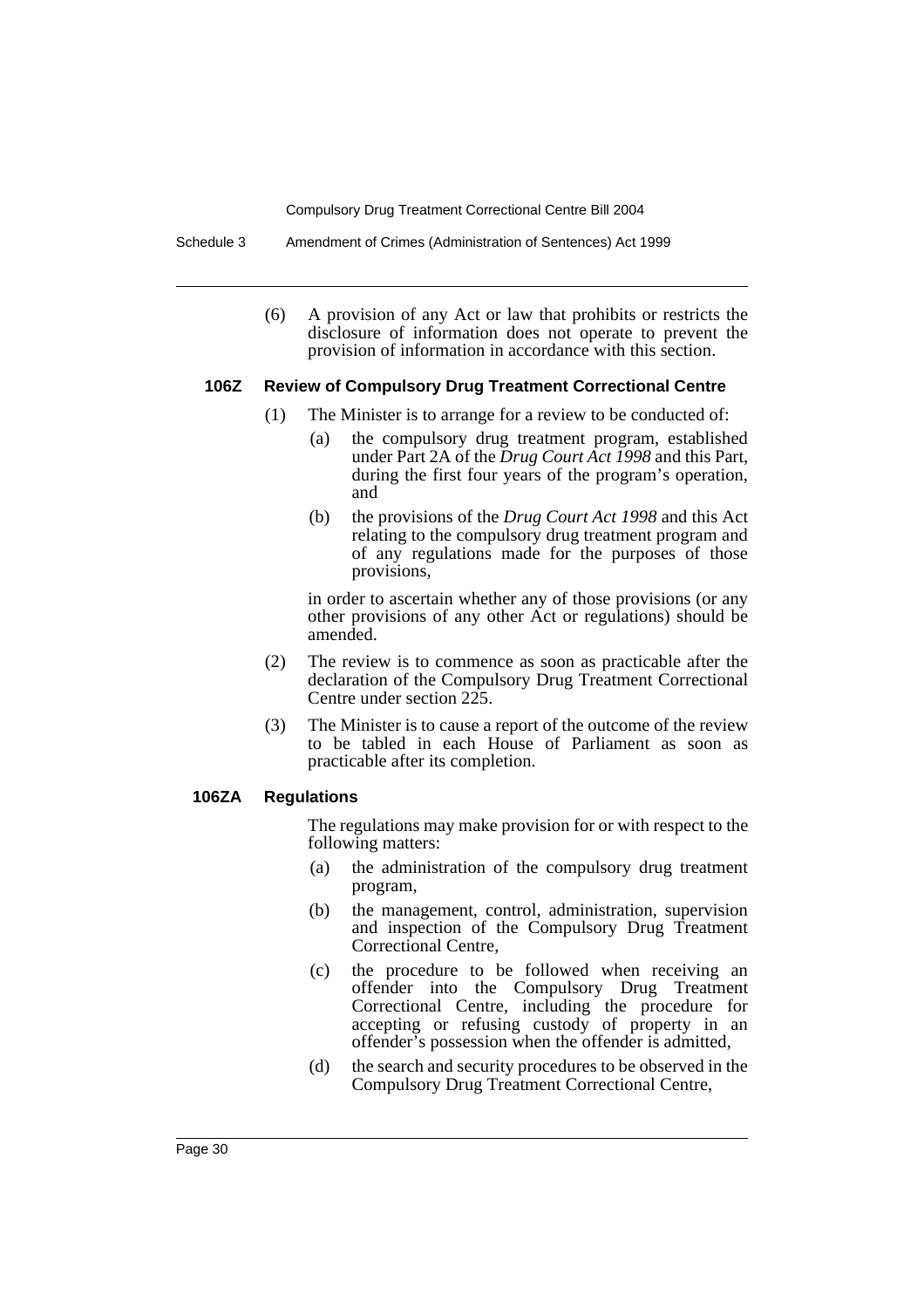- (e) visits to inmates in the Compulsory Drug Treatment Correctional Centre, including the following:
	- (i) the days and times that visits may be allowed,
	- (ii) the maximum number of persons who may visit an inmate at the same time,
	- (iii) the classes of persons who may be prohibited from visiting an inmate,
	- (iv) the conditions that must be observed by persons intending to visit an inmate before such a visit will be allowed,
	- (v) the procedures to be observed by visitors and inmates during visits,
- (f) the use of electronic monitoring devices in relation to offenders in semi-open detention (Stage 2) or community custody (Stage 3),
- (g) the circumstances in which an offender may be tested for drugs (including random and periodic testing) and the type and nature of the tests to be used,
- (h) the circumstances under which an offender may be required to submit to a medical examination by a medical officer,
- (i) the declaration of offences against discipline,
- (j) the day-to-day routine of offenders,
- (k) the service of notices on an offender,
- (l) the provision of post release case management services and other services to offenders after release.